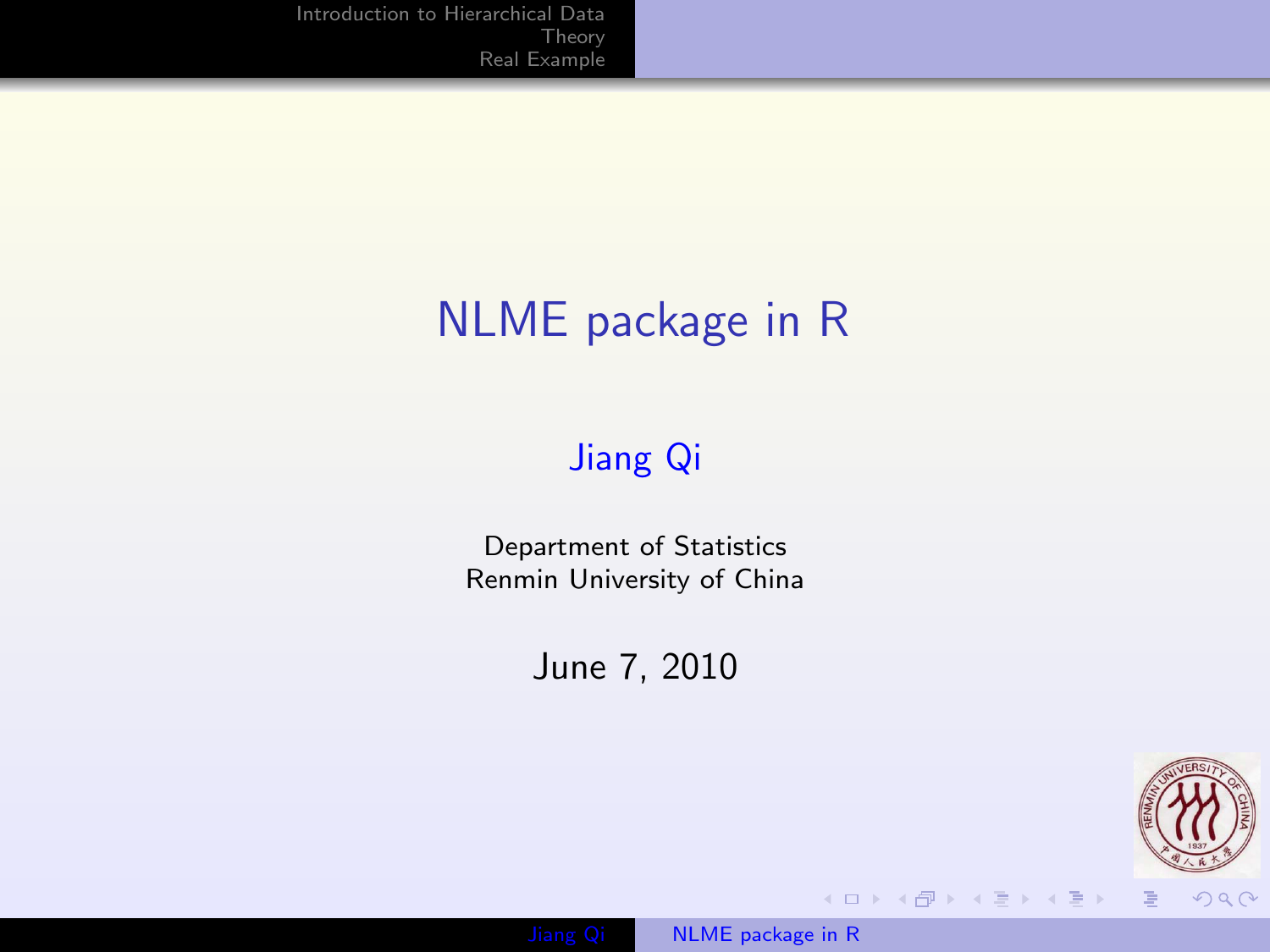Grouped data, or Hierarchical data: correlations between subunits within subjects.

<span id="page-1-0"></span>

**K ロ ⊁ K 倒 ≯ K ミ ⊁ K ミ ≯**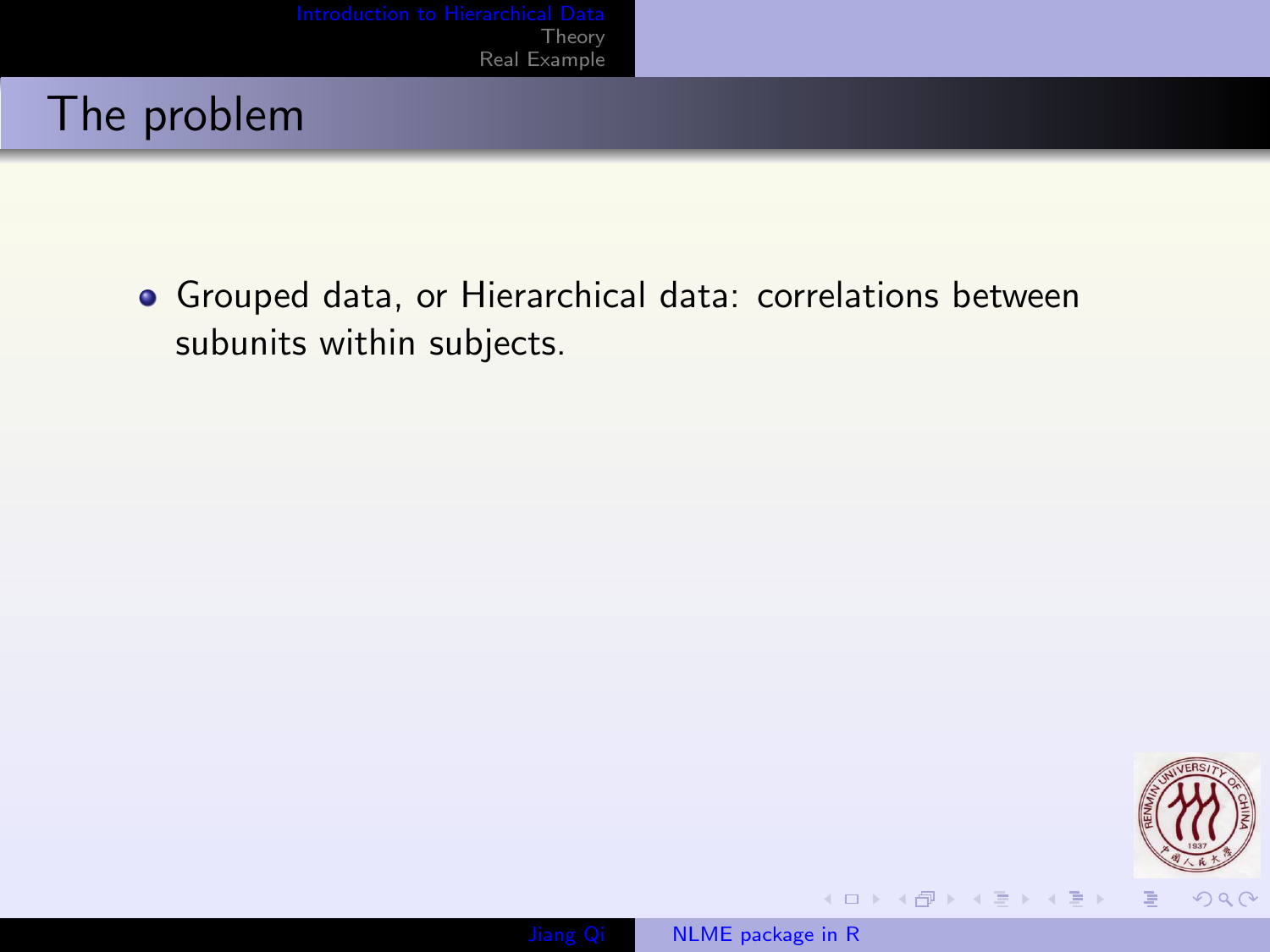- Grouped data, or Hierarchical data: correlations between subunits within subjects.
- It arises in many areas as diverse as agriculture, biology, economics, manufacturing, and geophysics.





4 口 下

 $\mathcal{A} \oplus \mathcal{B}$   $\mathcal{B} \rightarrow \mathcal{A} \oplus \mathcal{B}$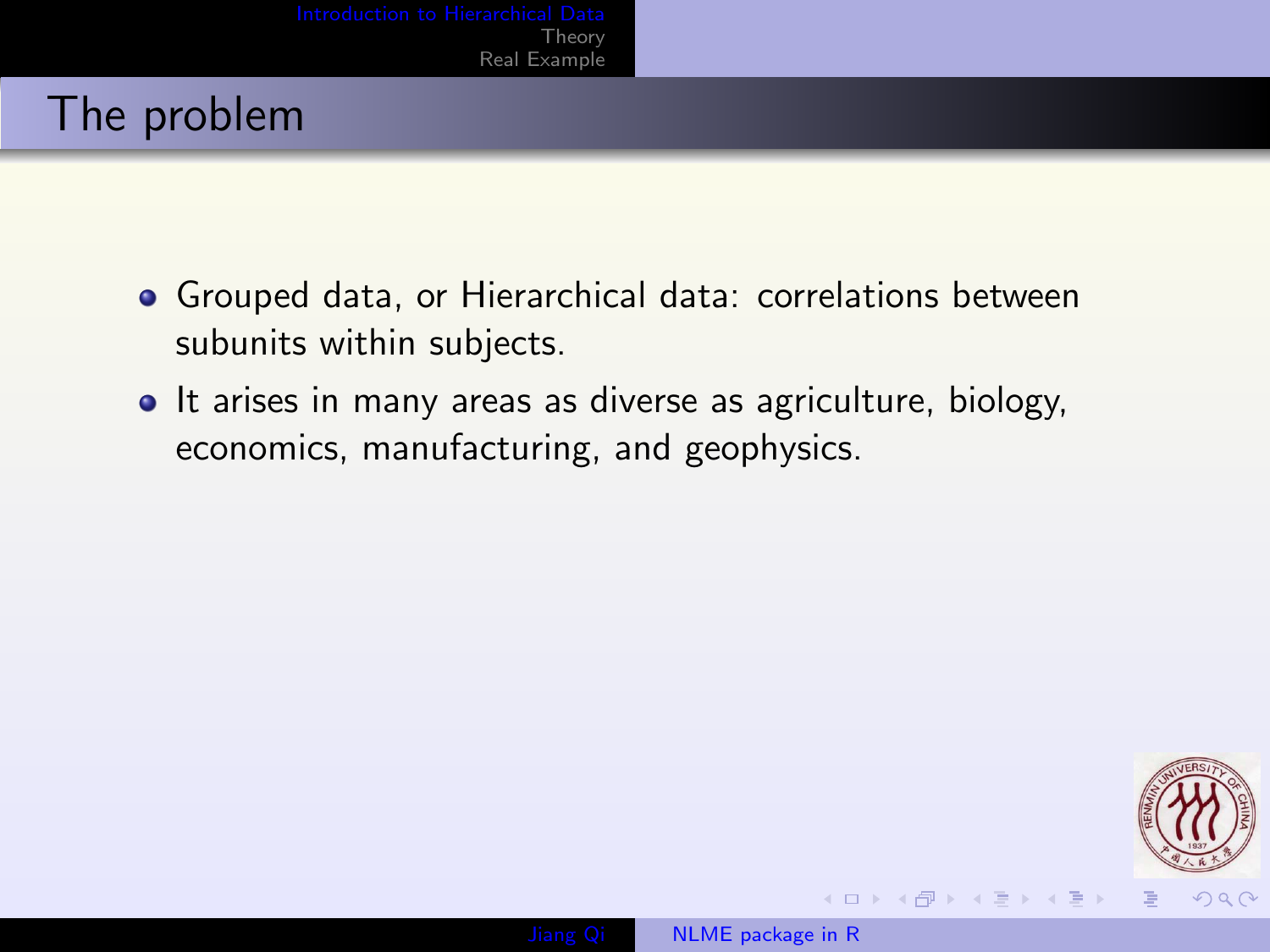- Grouped data, or Hierarchical data: correlations between subunits within subjects.
- It arises in many areas as diverse as agriculture, biology, economics, manufacturing, and geophysics.
- The most popular means to model Grouped data is Mixed Effect Model.

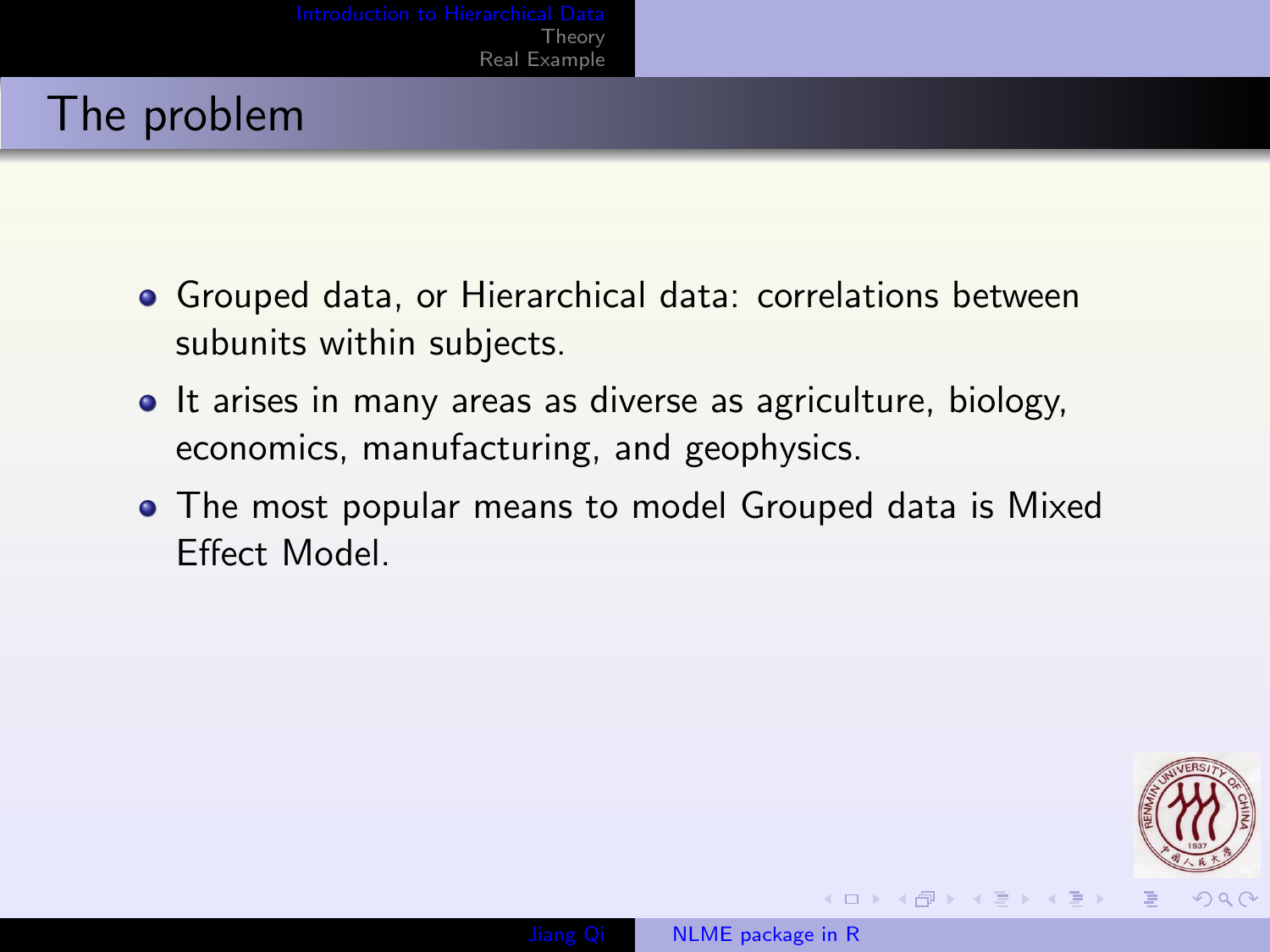- Grouped data, or Hierarchical data: correlations between subunits within subjects.
- It arises in many areas as diverse as agriculture, biology, economics, manufacturing, and geophysics.
- The most popular means to model Grouped data is Mixed Effect Model.
- Mixed Effect Model decomposes the outcome of an observation as fixed effect (population mean) and random effect (group specific), and account for the correlation structure of variations among groups.



イロメ イ押メ イヨメ イヨ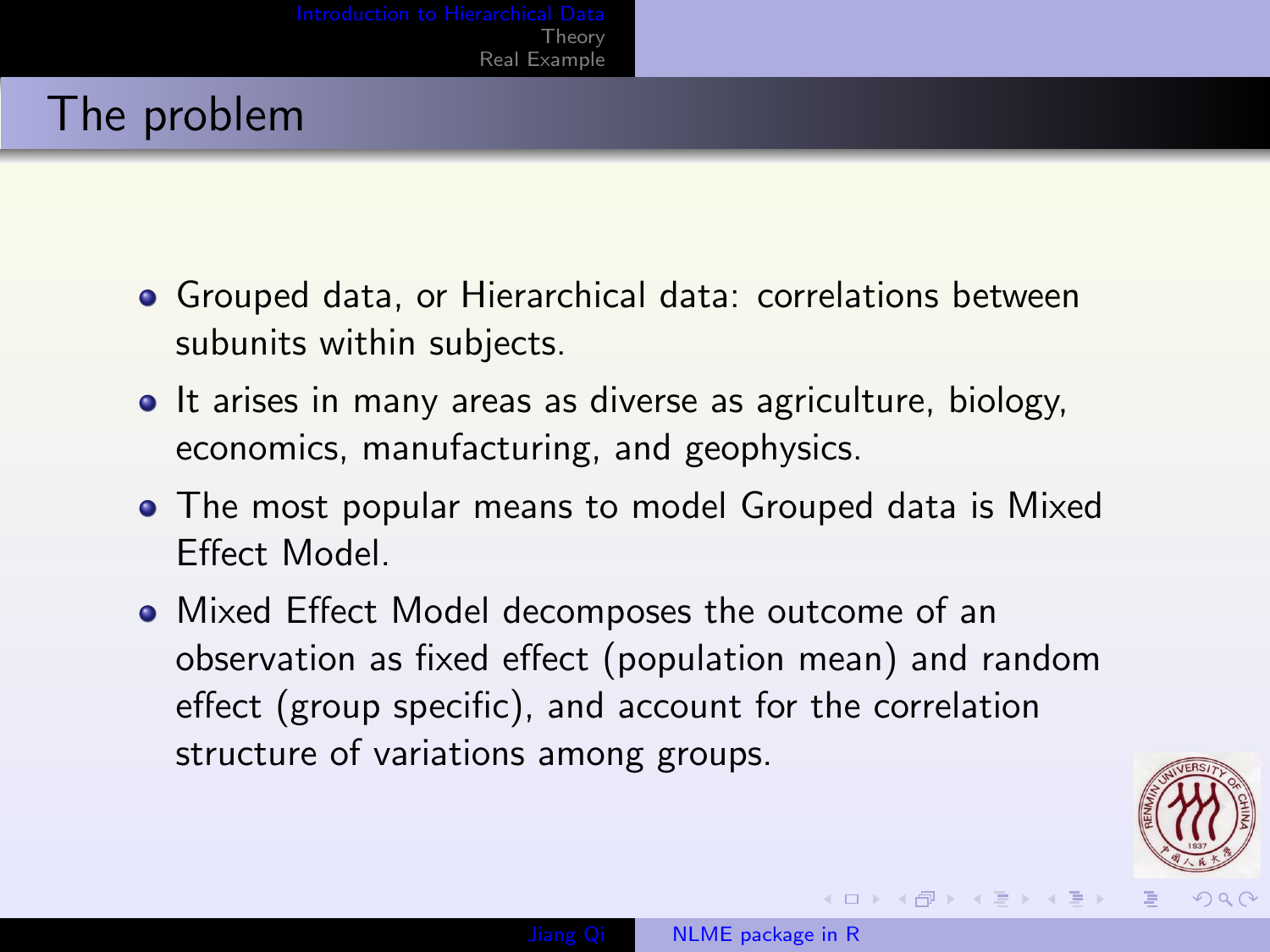[Introduction to Hierarchical Data](#page-1-0) <mark>Theor</mark>y<br>[Real Example](#page-8-0)

### Linear Mixed Effect Model

General formulation for Linear Mixed Effect Model (LME) described by Laird and Ware (1982):

$$
y = X_i \beta + Z_i b_i + \epsilon_i
$$

where the fixed effects  $\beta$ , random effects  $b_i$  occur linearly in the model.

<span id="page-5-0"></span>

**≮ロト (母) (ヨ) (ヨ**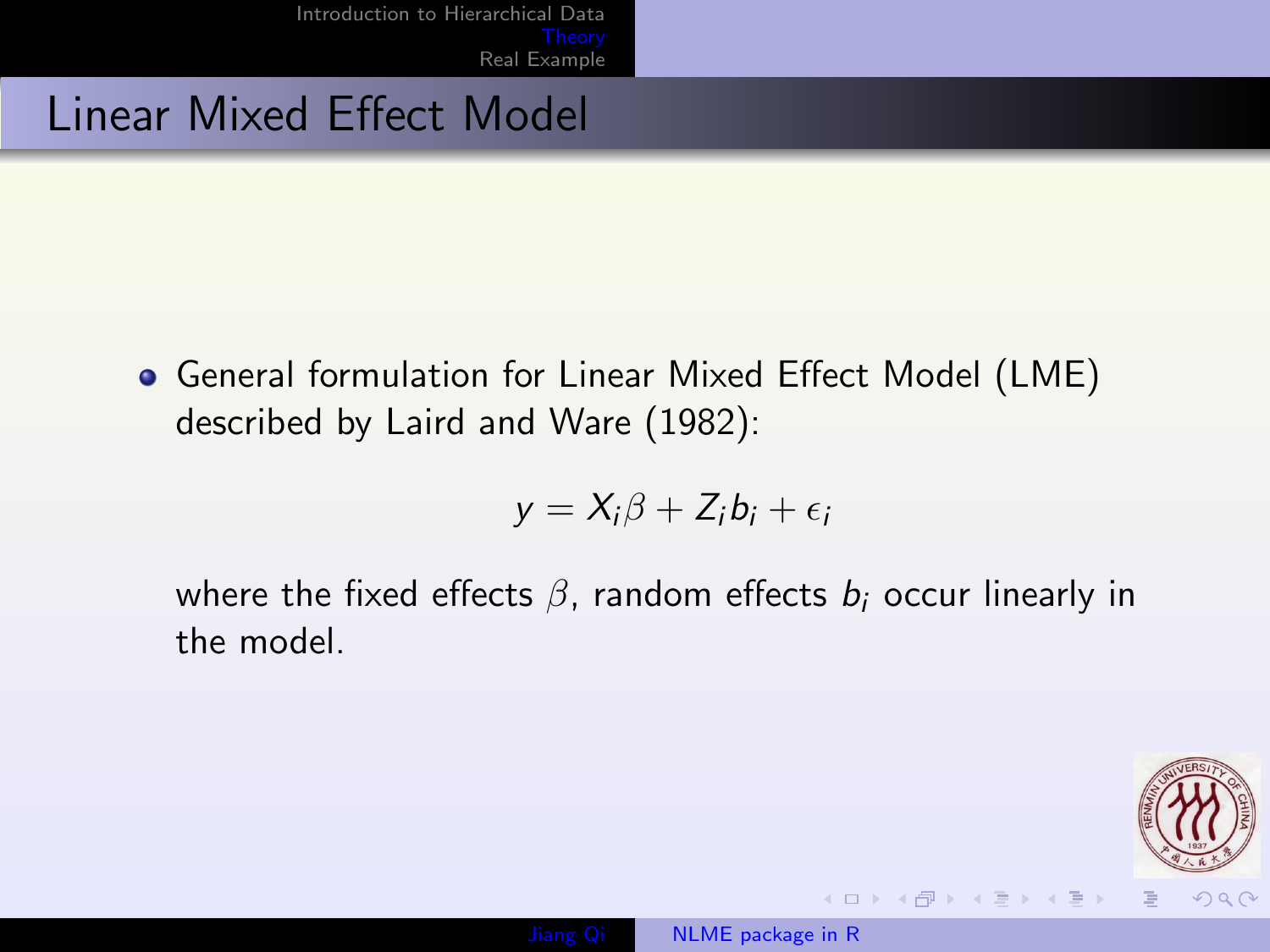[Introduction to Hierarchical Data](#page-1-0) <mark>Theor</mark>y<br>[Real Example](#page-8-0)

### Non-linear Mixed Effect Model

• The non-linear mixed effect model extends from the linearity assumption to allow for more flexible function forms.



**≮ロト (母) (ヨ) (ヨ**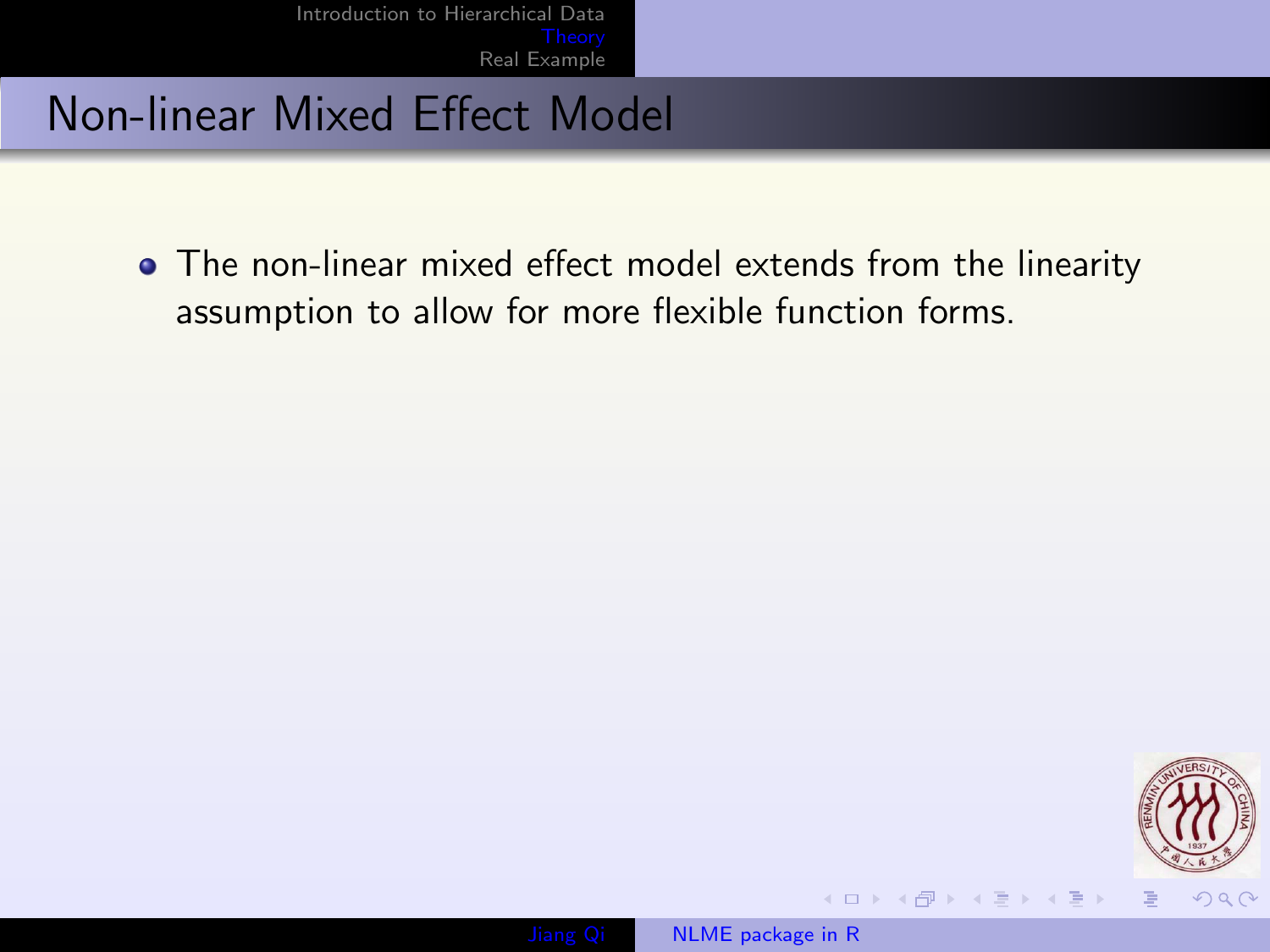### Non-linear Mixed Effect Model

- The non-linear mixed effect model extends from the linearity assumption to allow for more flexible function forms.
- At the first level, the j-th observation of i-th group is modeled as,

$$
y_{ij}=f(t_{ij},\phi_i)
$$

At the second level, the parameter  $\phi_i$  is modeled as,

$$
\phi_{ij}=A_{ij}\beta+B_{ij}b_i,
$$

where  $b_i$  ∼  $N(0, \Psi)$ , $\beta$  is a p-dimensional vector of fixed effects and  $b_i$  is a q-dimensional random effects vector associated with the *i*-th group.



→ 何 ▶ → ヨ ▶ → ヨ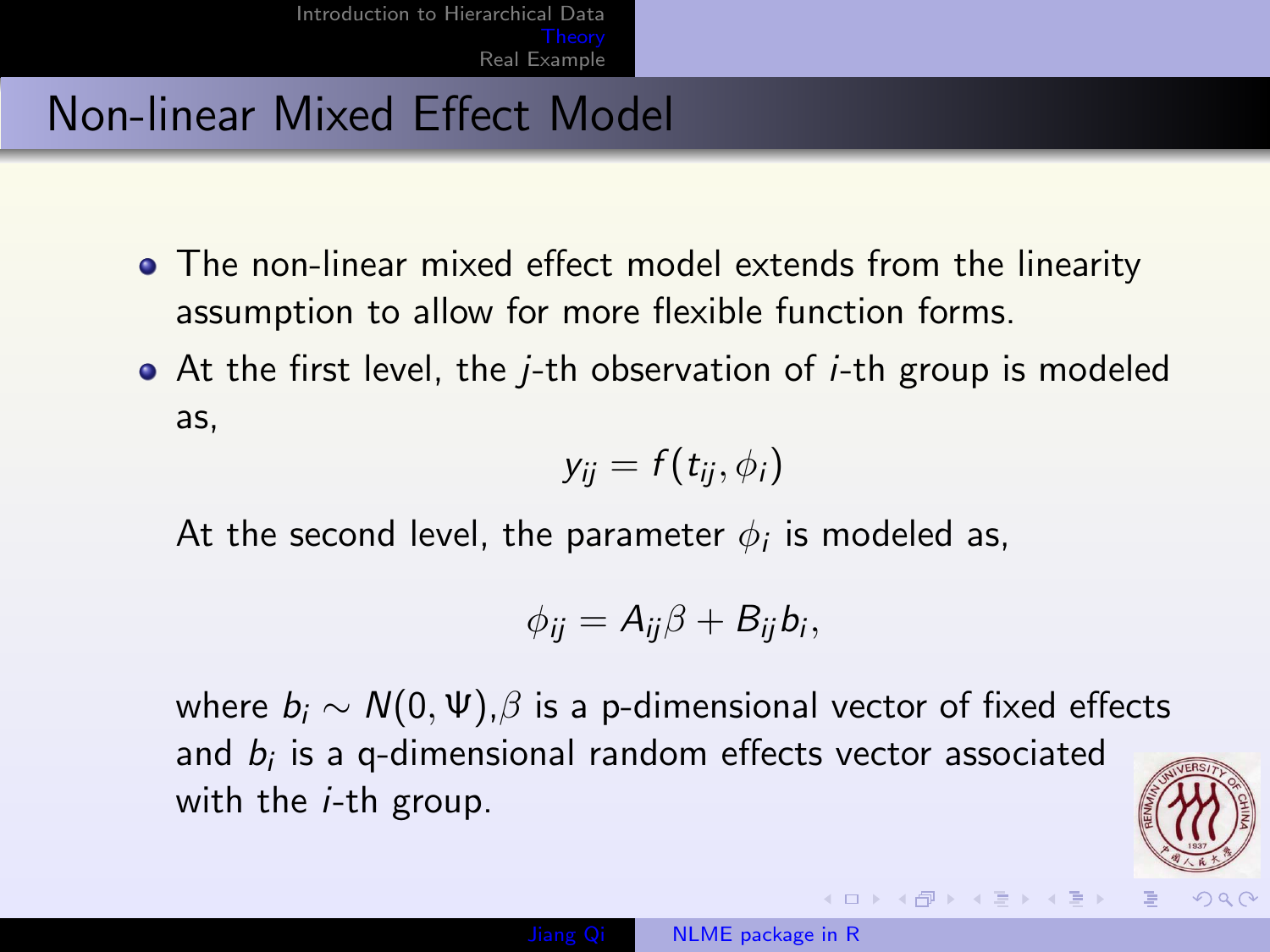### Carbon Dioxide Uptake

Data is contained in the NLME library, from a study of the cold tolerance of a C4 grass species. A total of 12 fourweek-old plants, 6 from Quebec and 6 from Mississippi, were divided into two groups: control plants that were kept at 26 degree and chilled plants that were subject to 14 h of chilling at 7 degree. Uptake rates (in  $\mu$  mol/m2s) were measured for each plant at seven concentrations of ambient CO2 ( $\mu$  L/L).

<span id="page-8-0"></span>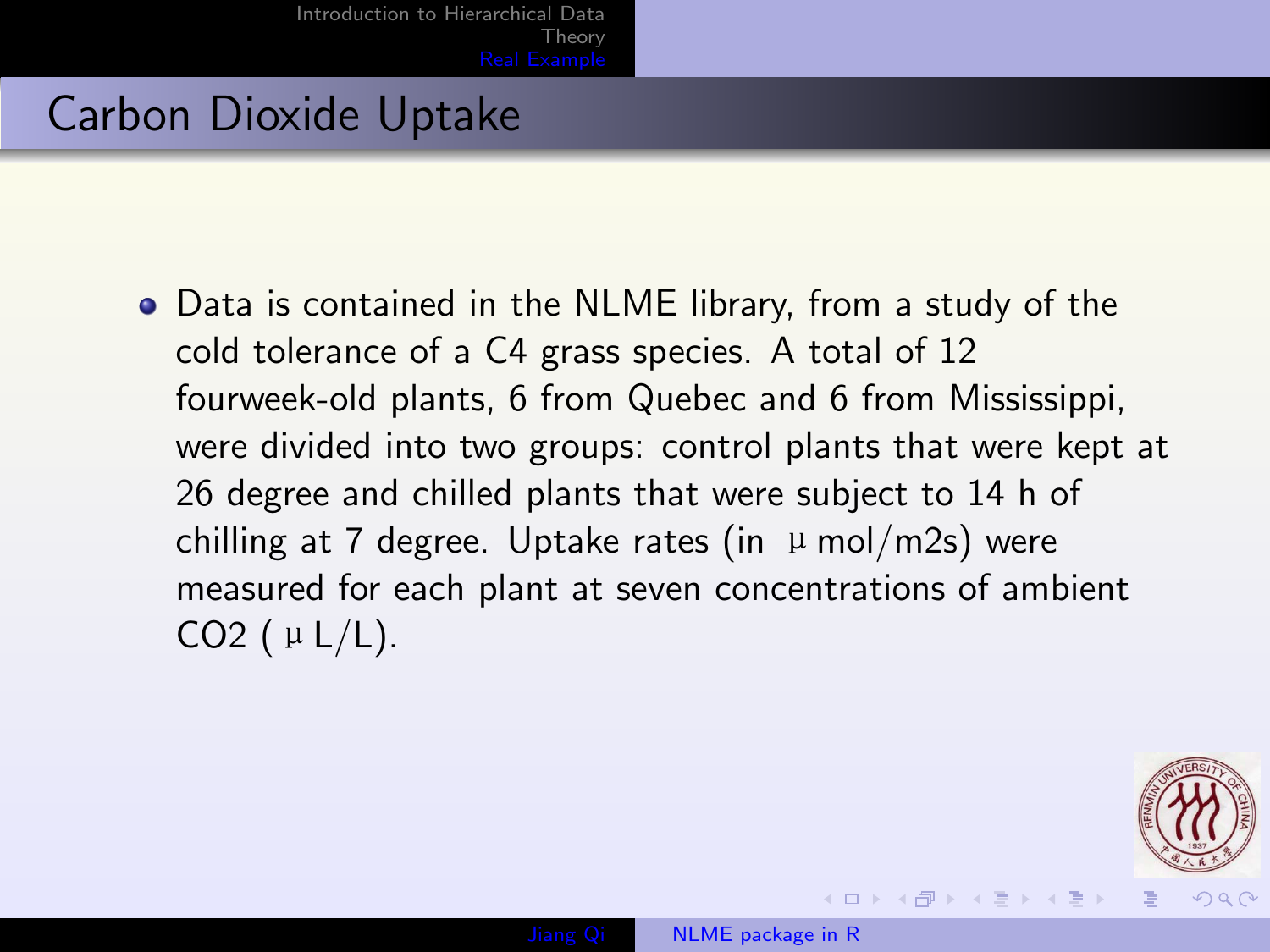### Carbon Dioxide Uptake

- Data is contained in the NLME library, from a study of the cold tolerance of a C4 grass species. A total of 12 fourweek-old plants, 6 from Quebec and 6 from Mississippi, were divided into two groups: control plants that were kept at 26 degree and chilled plants that were subject to 14 h of chilling at 7 degree. Uptake rates (in  $\mu$  mol/m2s) were measured for each plant at seven concentrations of ambient CO2 ( $\mu$  L/L).
- The objective of the experiment was to evaluate the effect of plant type and chilling treatment on the CO2 uptake.



**≮ロト (母) (ヨ) (ヨ**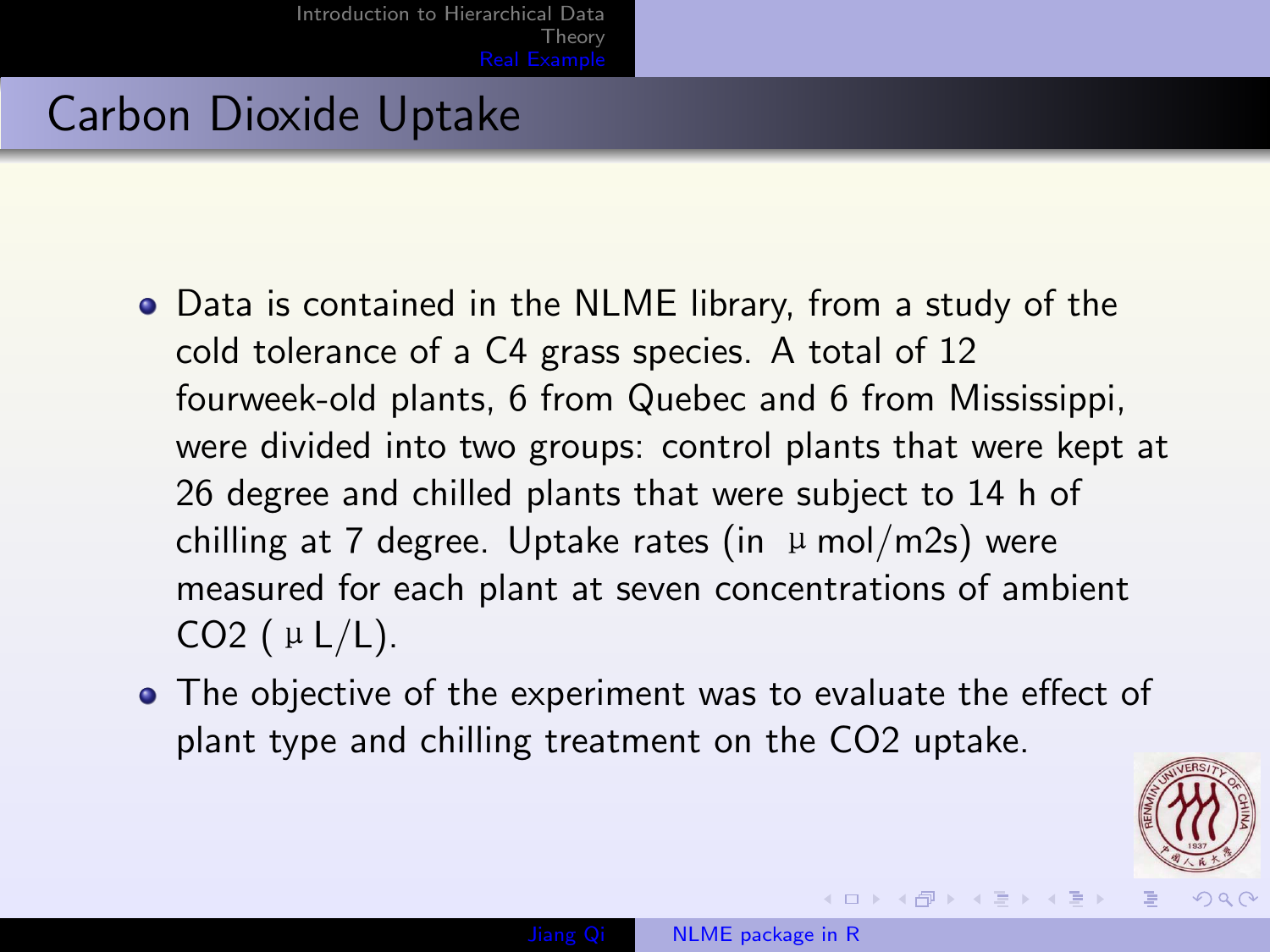- > library(nlme)
- > plot(CO2, outer =  $\text{``Treatment * Type, layout = } c(4, 1)$ )

Figure: CO2 uptake versus ambient CO2 by treatment and type f, 6 from Quebec and 6 from Mississippi. Half the plants of each type were chilled overnight before the measurements were taken.

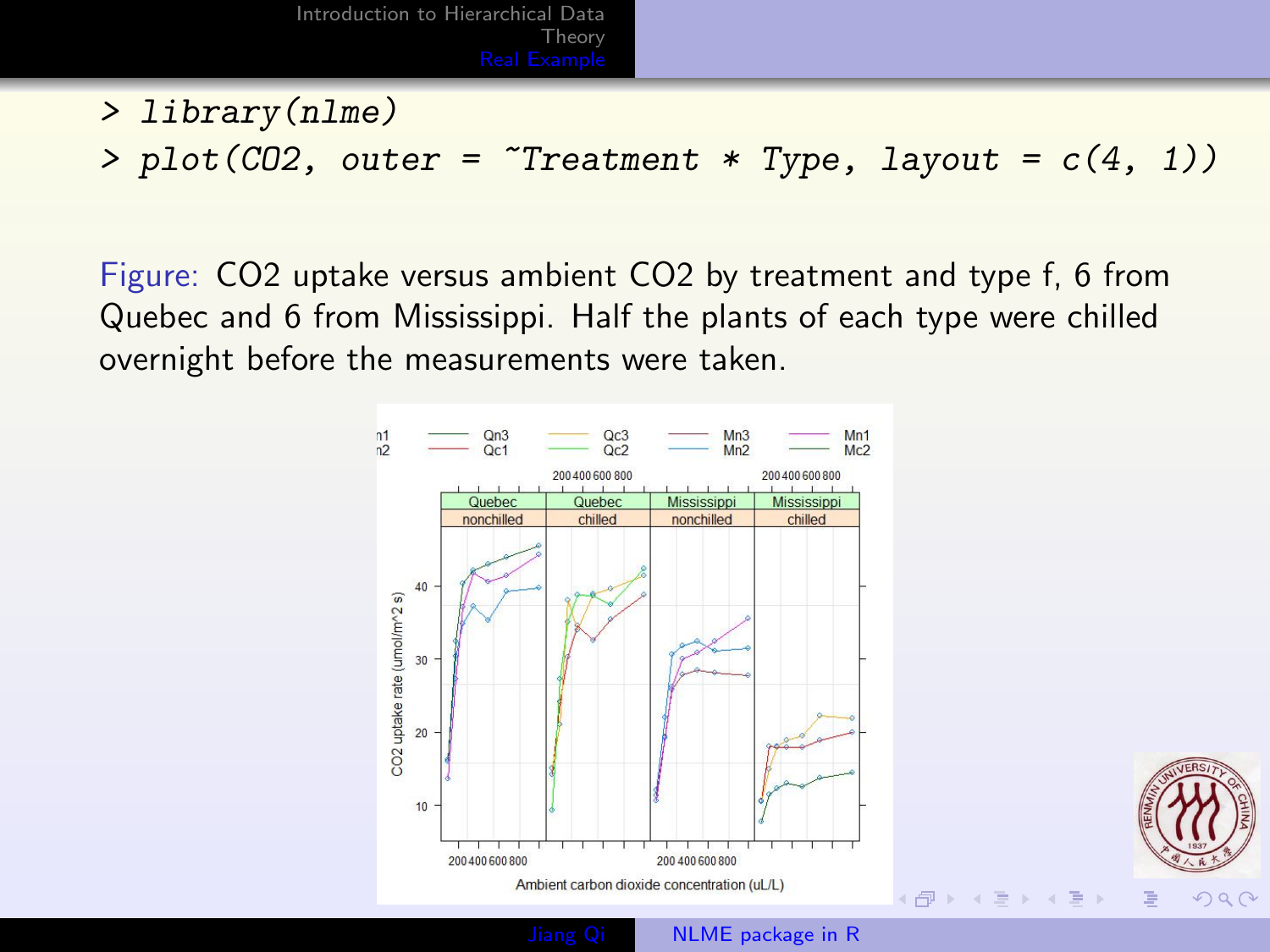An asymptotic regression model with an offset is used in Potvin et al (1990) to represent the expected CO2 uptake rate  $U(c)$  as a function of the ambient CO<sub>2</sub> concentration c:

$$
U(c) = \phi_1 \left\{ 1 - \exp[-\exp(\phi_2)(c - \phi_3)] \right\}
$$



(ロ) (伊) (巨) (重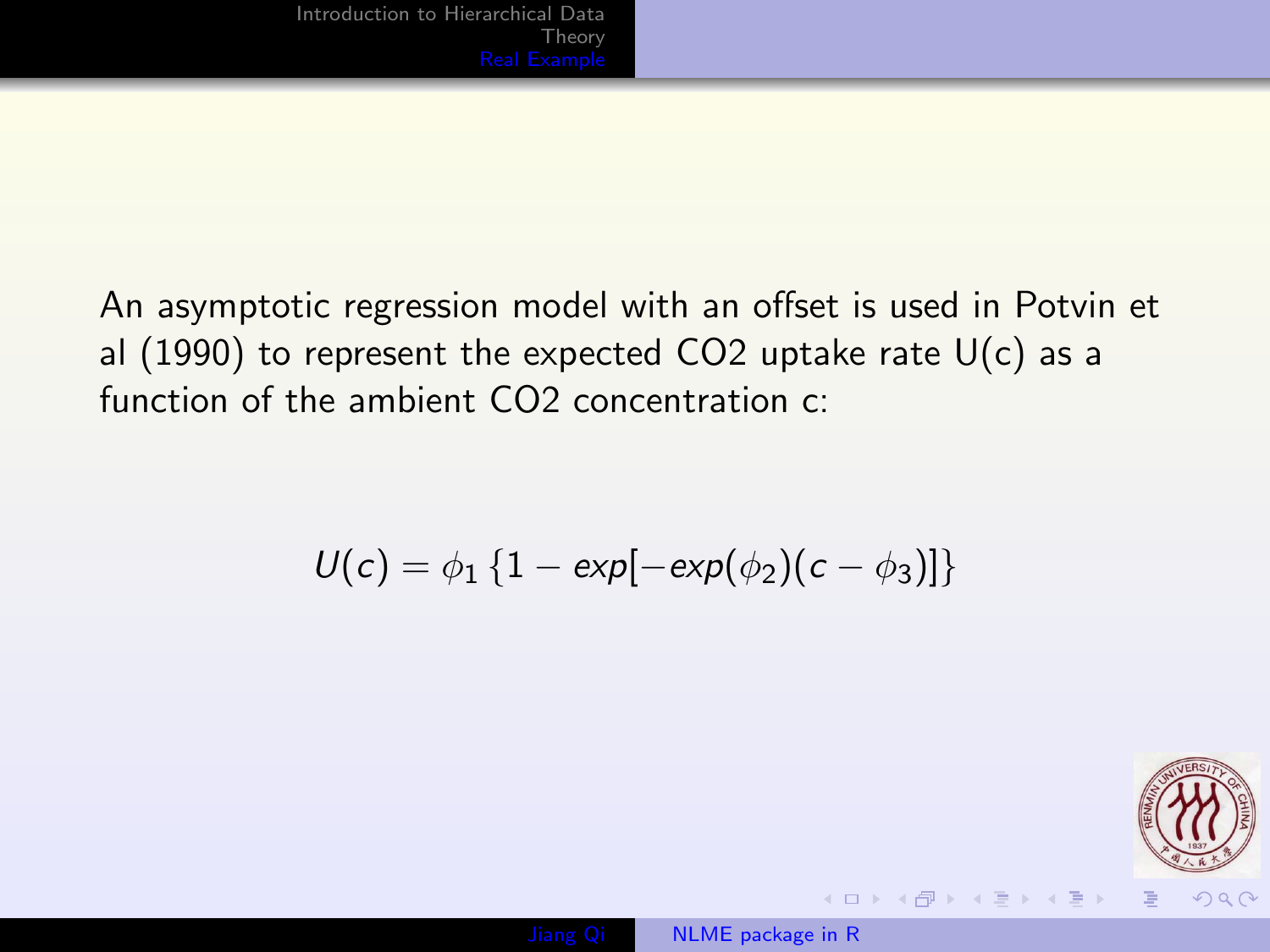[Introduction to Hierarchical Data](#page-1-0) [Theory](#page-5-0)<br>Real <mark>Example</mark>

 $> x = \text{seq}(2.8, 4, 0.01)$  $> f = function(a, b, c, x)$  { +  $return(a * (1 - exp(-exp(b) * (x - c))))$ + }  $> y = f(1.5, 2, 3, x)$  $> plot(x, y, type = "l", ylim = c(-2, 3))$  $> grid(5, 5, 1wd = 2)$ 



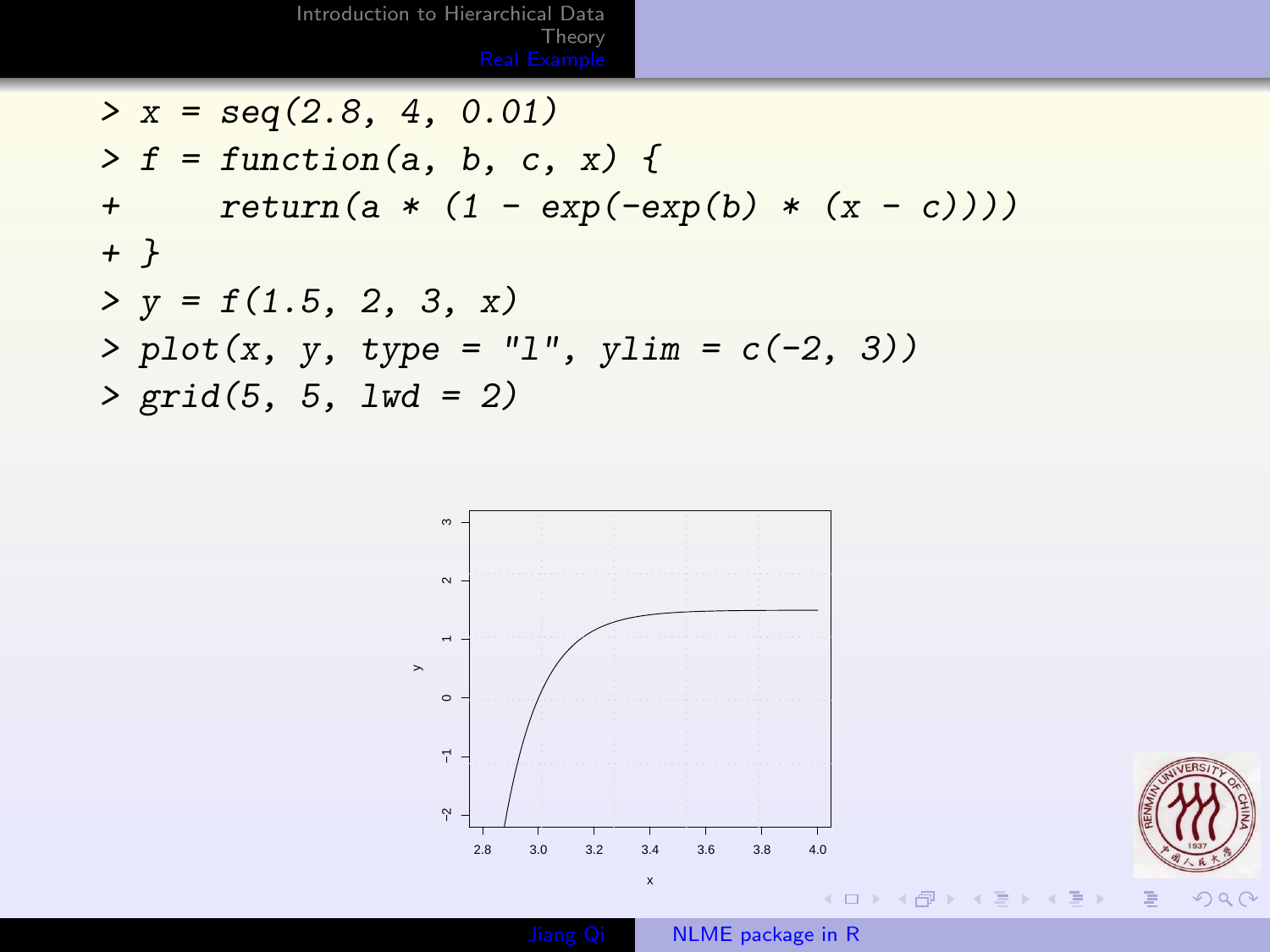### Necessity for Nlme

When a standard non-linear model is inadequate for the data, and a mixed effect model is necessary to describe the discrepancy and correlation among the group structure?



モレント イランド イコンド

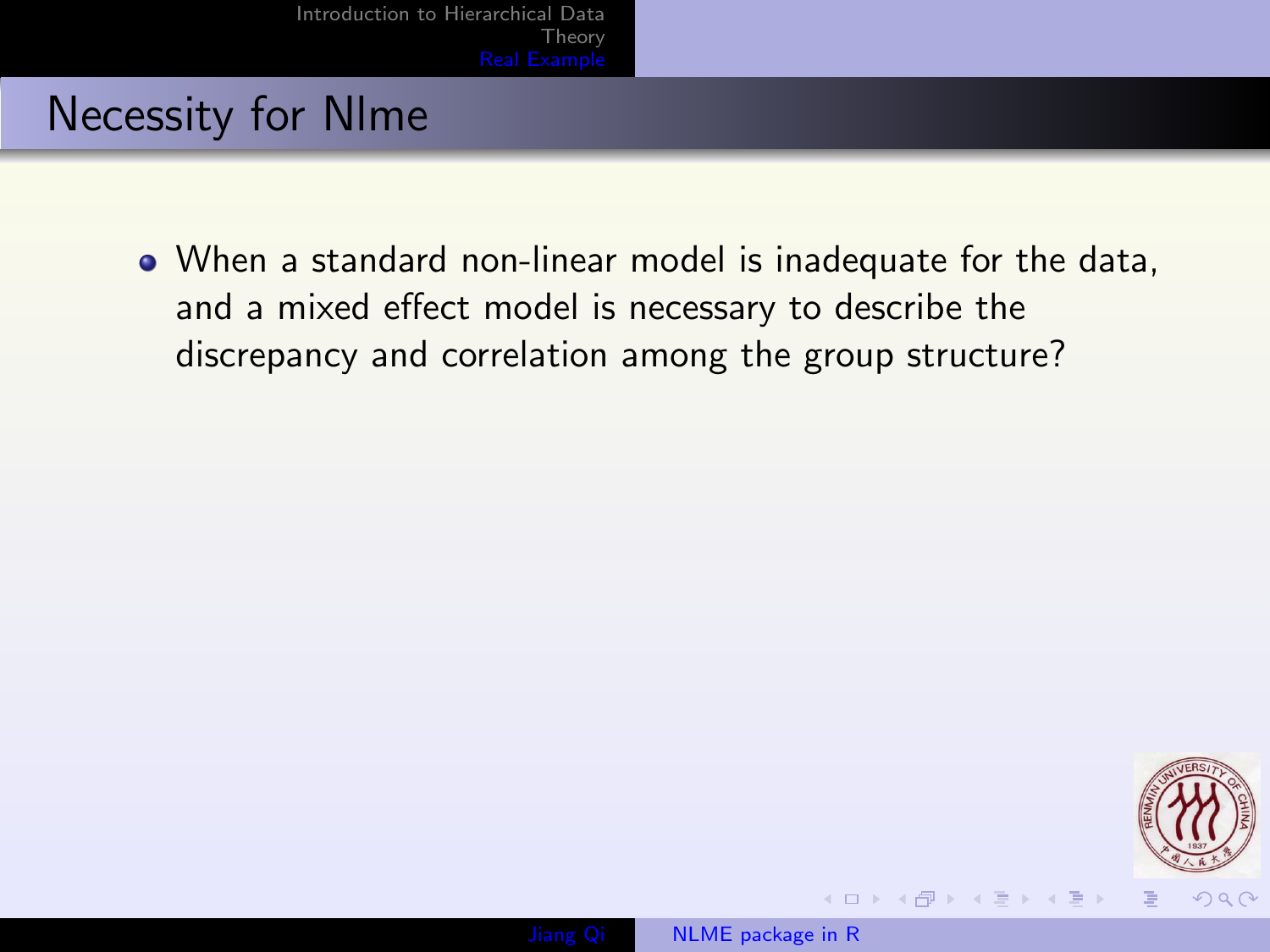### Necessity for Nlme

- When a standard non-linear model is inadequate for the data, and a mixed effect model is necessary to describe the discrepancy and correlation among the group structure?
- Some exploratory data analysis is indispensable, and R has provide us with a function  $n/sList()$  to help us realize this goal.



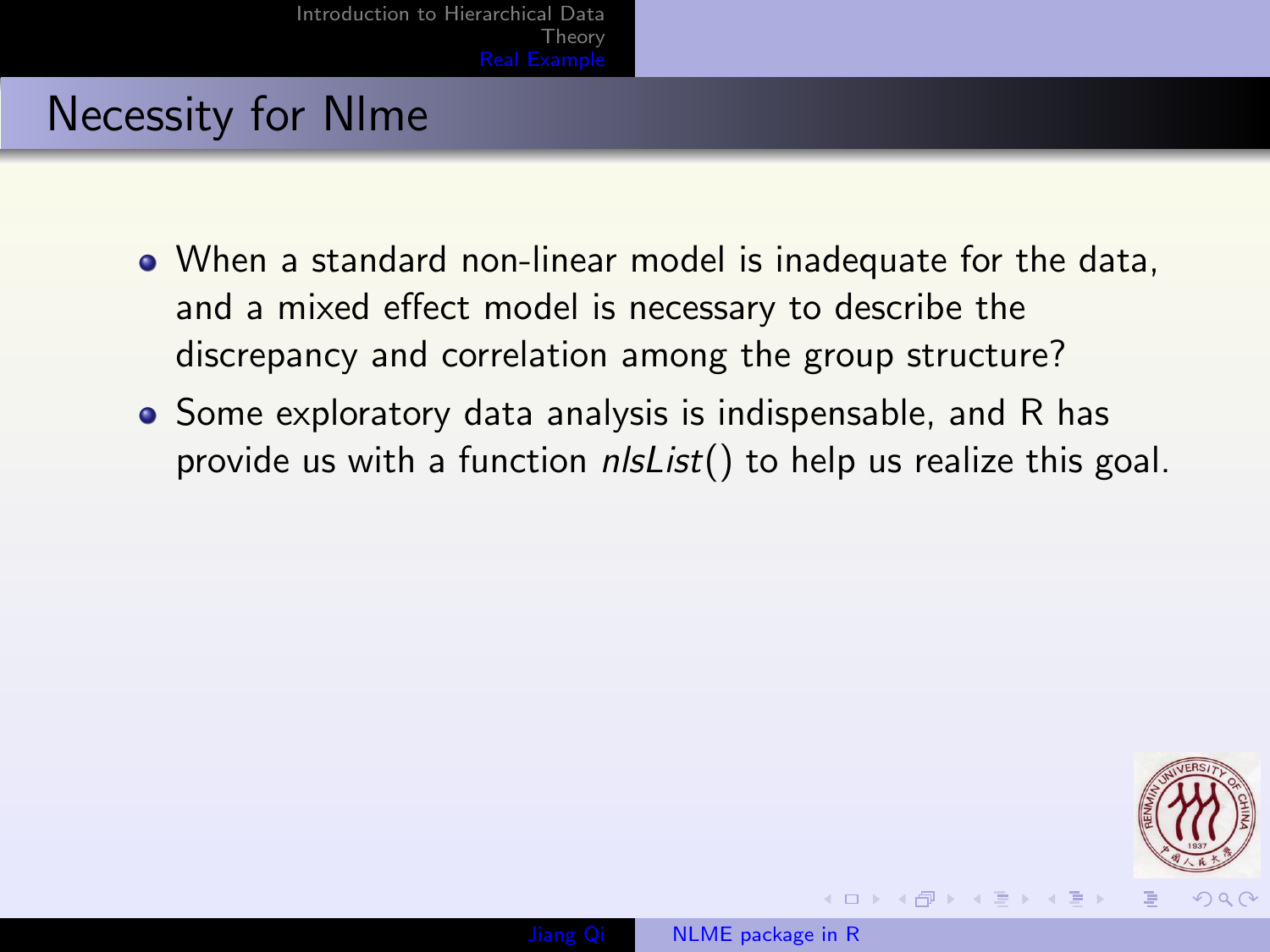### Necessity for Nlme

- When a standard non-linear model is inadequate for the data, and a mixed effect model is necessary to describe the discrepancy and correlation among the group structure?
- Some exploratory data analysis is indispensable, and R has provide us with a function  $n/sList()$  to help us realize this goal.
- $n/sList()$  produce separate fits of a nonlinear model for each group in a groupedData object. The number of parameters are number of group  $\times 3$ .

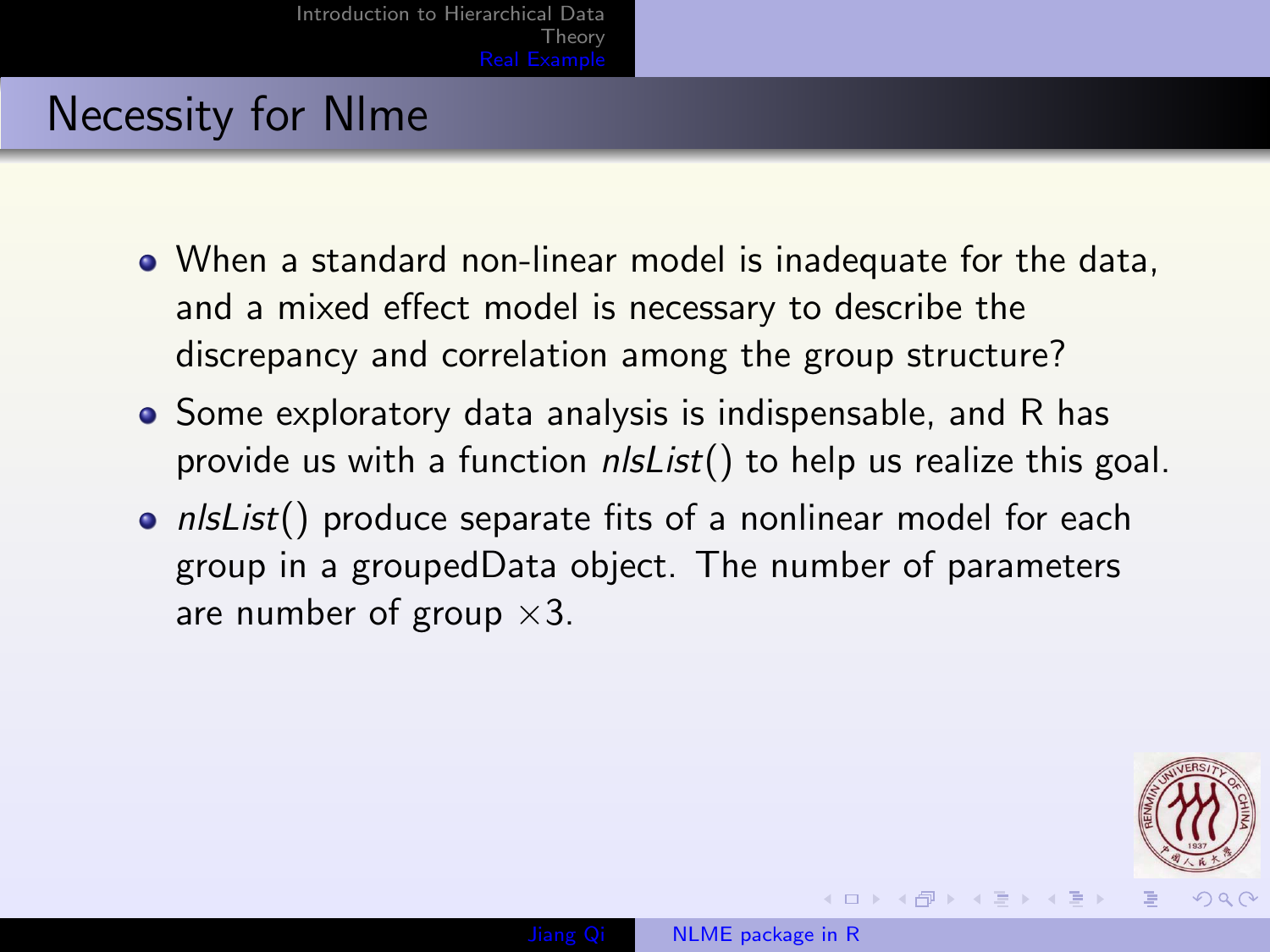### Necessity for Nlme

- When a standard non-linear model is inadequate for the data, and a mixed effect model is necessary to describe the discrepancy and correlation among the group structure?
- Some exploratory data analysis is indispensable, and R has provide us with a function  $n/sList()$  to help us realize this goal.
- $n/sList()$  produce separate fits of a nonlinear model for each group in a groupedData object. The number of parameters are number of group  $\times 3$ .
- These separate fits by group are a powerful tool for model building with nonlinear mixed-effects models, because the individual estimates can suggest the type of random-effects structure to use.



∢ ロ ▶ (何 ▶ (日 ▶ (日

 $\Omega$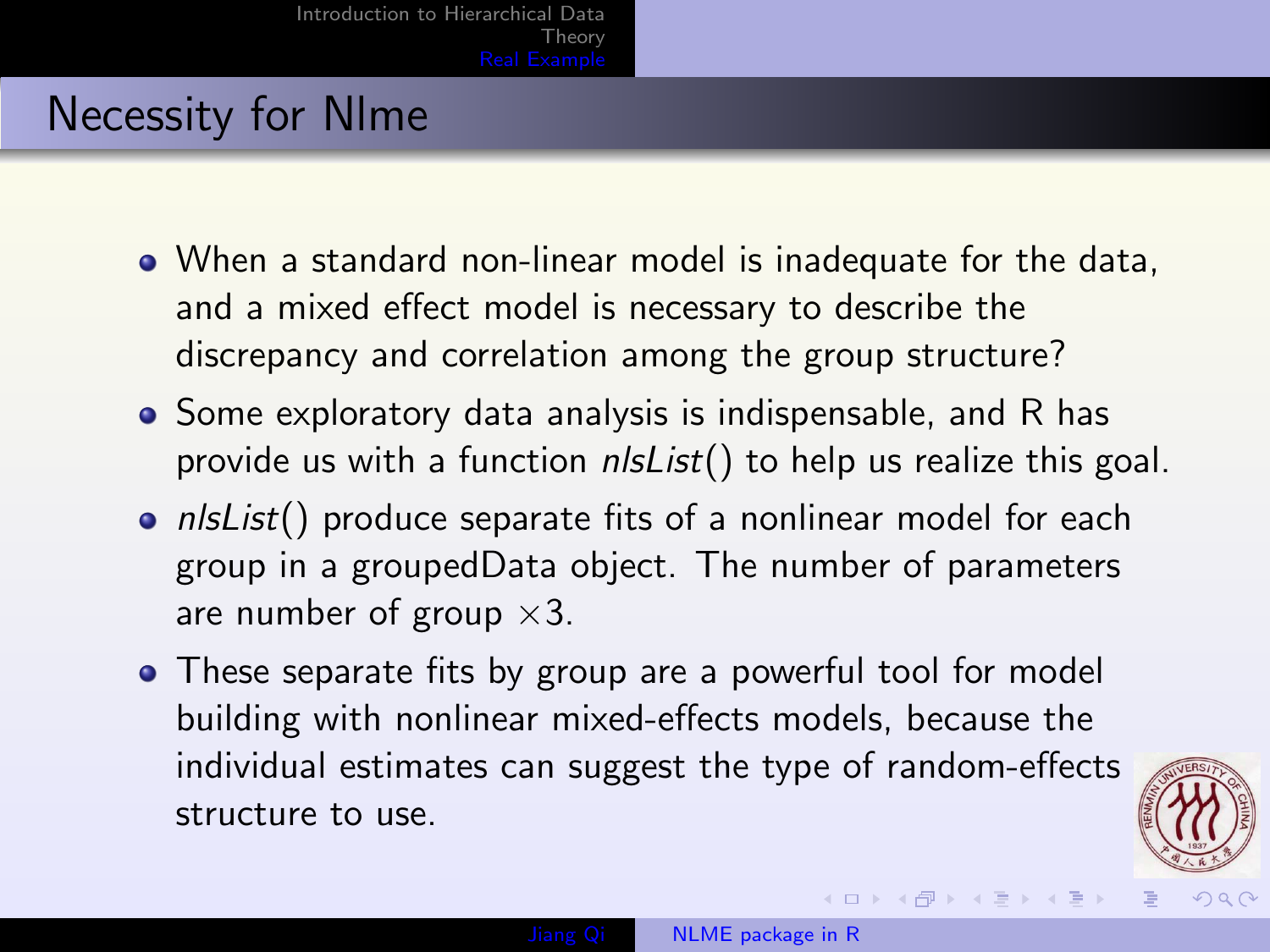[Introduction to Hierarchical Data](#page-1-0) [Theory](#page-5-0)<br>Real <mark>Example</mark>



• A typical call to nlsList is nlsList(model, data).



イロメ イ御メ イヨメ イヨメ

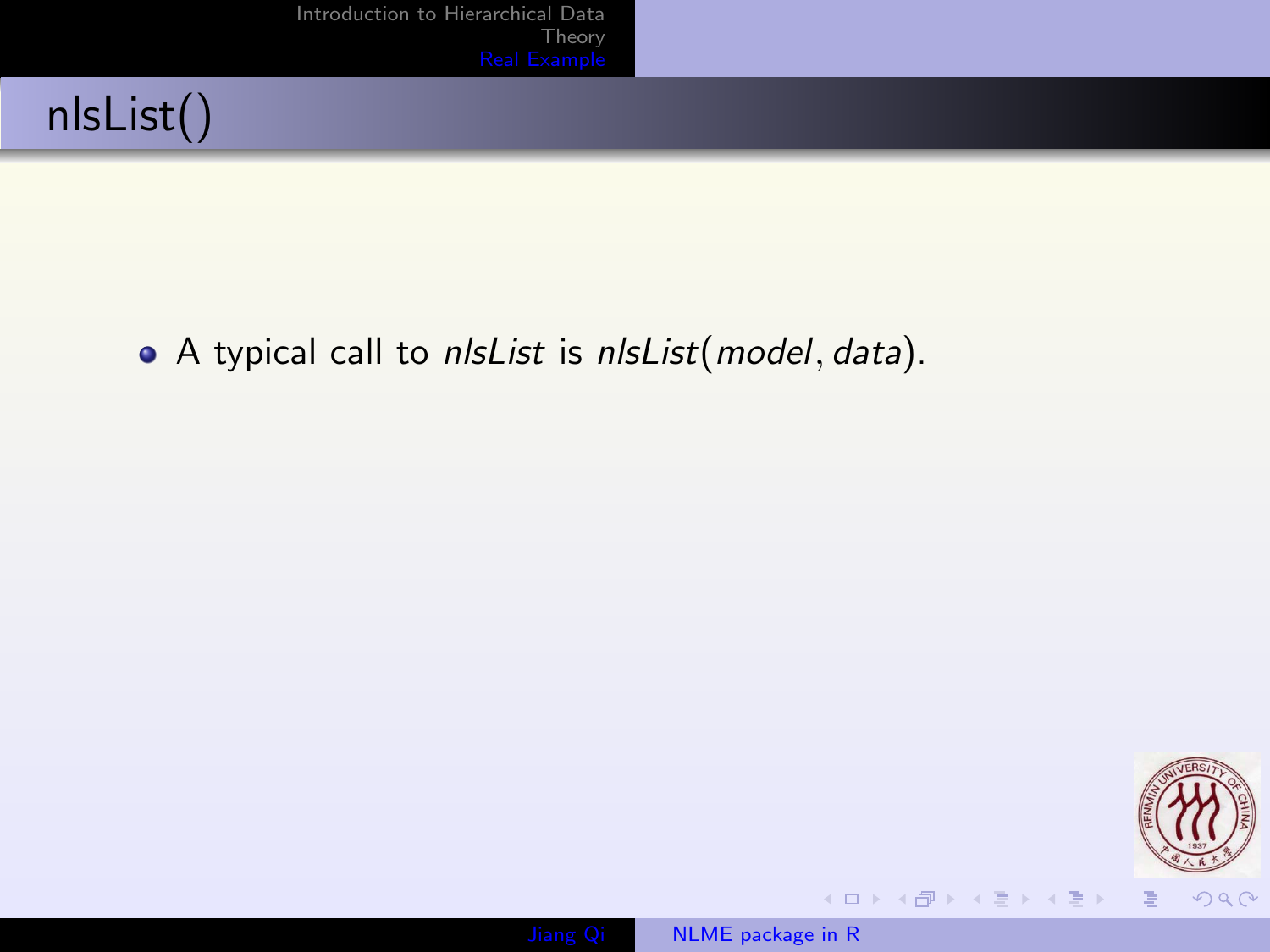## nlsList()

- A typical call to *nlsList* is *nlsList*(*model*, *data*).
- Note that *nlsList*() requires initial value for the model.



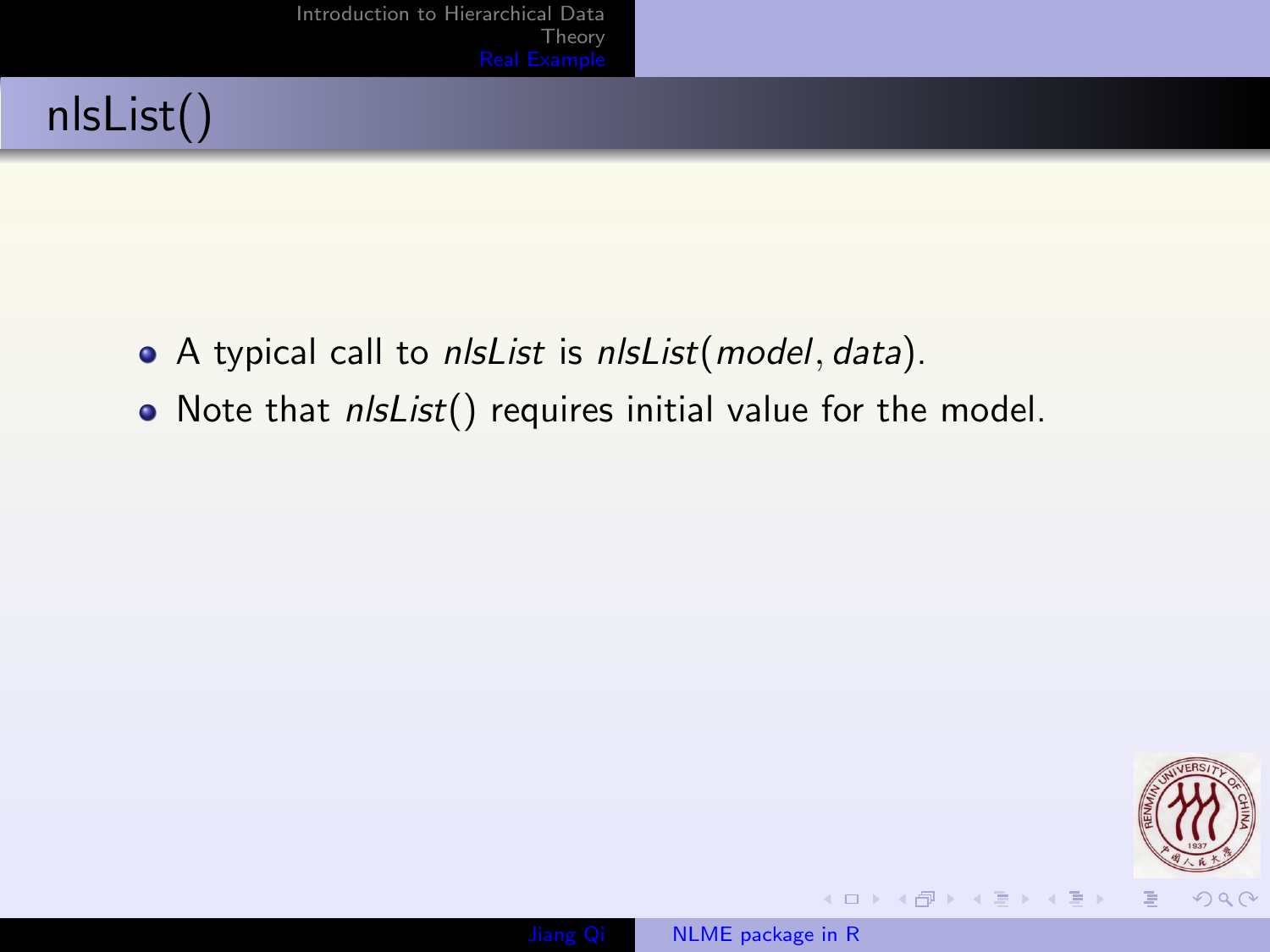## nlsList()

- A typical call to nlsList is nlsList(model, data).
- Note that *nlsList*() requires initial value for the model.
- A selfStart() function, which specify the function formula and can automatically generate individual initial estimates for each group, is recommended.(See details in the book <Mixed Effects Models in S and S-Plus> by Pinheiro and Bates).

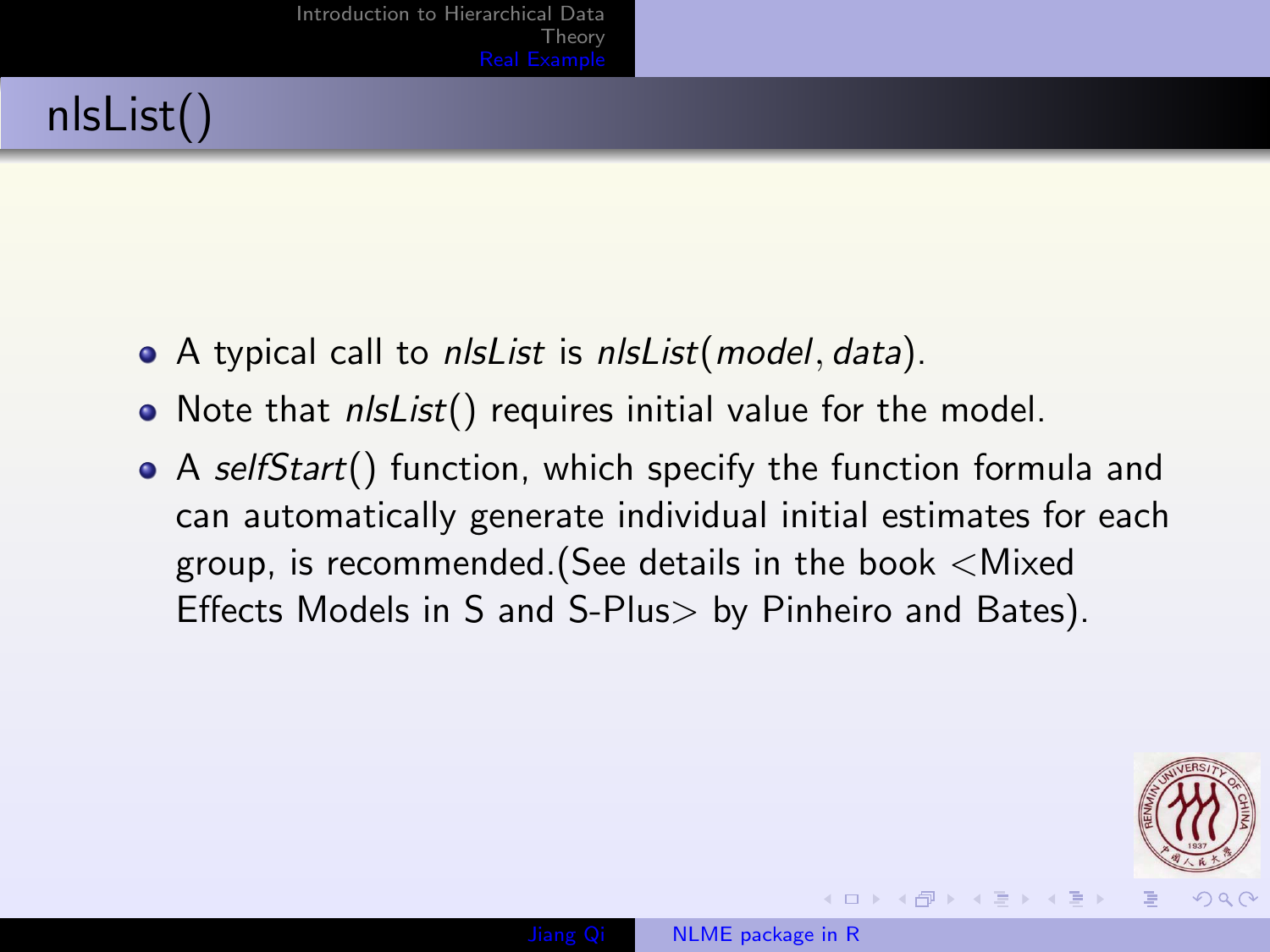## nlsList()

- A typical call to *nlsList* is *nlsList*(*model, data*).
- Note that *nlsList*() requires initial value for the model.
- A selfStart() function, which specify the function formula and can automatically generate individual initial estimates for each group, is recommended.(See details in the book <Mixed Effects Models in S and S-Plus> by Pinheiro and Bates).
- In nlme library, C02 data has been assigned a *SSasympOff*.

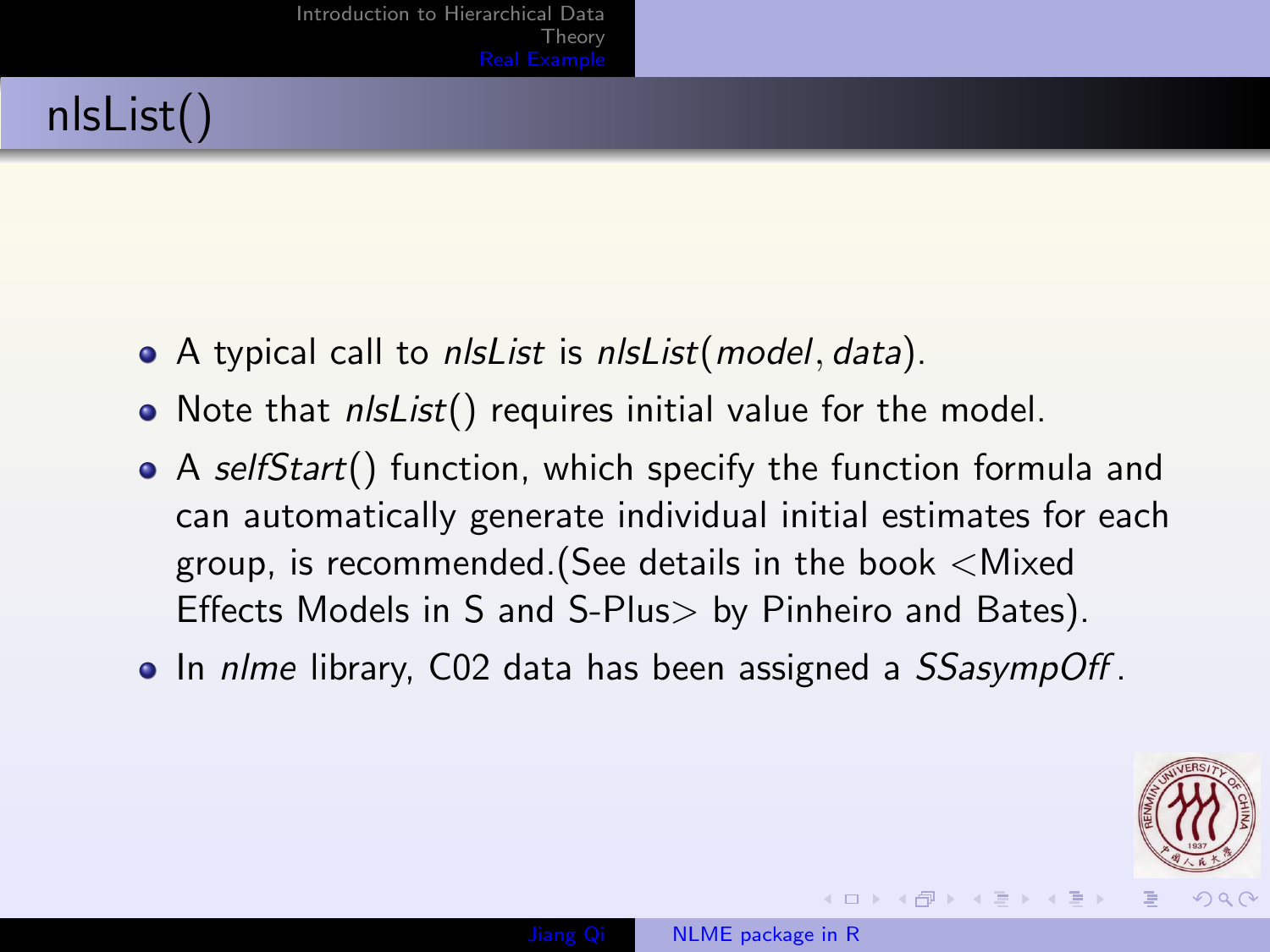[Introduction to Hierarchical Data](#page-1-0) [Theory](#page-5-0)<br>Real <mark>Example</mark>

> CO2.list <- nlsList(SSasympOff, CO2)

Call:

Model: uptake ~ SSasympOff(conc, Asym, lrc, c0) | Plant Data: CO2

Coefficients:

|  | $_{\rm lrc}$<br>Asym             | c <sub>0</sub> |
|--|----------------------------------|----------------|
|  | Qn1 38.13978 -4.380647           | 51.22324       |
|  | Qn2 42.87169 -4.665728           | 55.85816       |
|  | Qn3 44.22800 -4.486118           | 54.64958       |
|  | Qc1 36.42873 -4.861741           | 31.07538       |
|  | Qc3 40.68370 -4.945218           | 35.08889       |
|  | Qc2 39.81950 -4.463838           | 72.09422       |
|  | Mn3 28.48285 -4.591566           | 46.97188       |
|  | Mn2 32.12827 -4.466157           | 56.03863       |
|  | Mn1 34.08481 -5.064579           | 36.40805       |
|  | Mc2 13.55520 -4.560851           | 13.05675       |
|  | Mc3 18.53506 -3.465158           | 67.84877       |
|  | Mc1 21.78723 -5.142256 -20.39998 |                |

Degrees of freedom: 84 total; 48 residual Residual standard error: 1.79822



 $\mathcal{A} \subseteq \mathcal{D} \rightarrow \mathcal{A} \oplus \mathcal{D} \rightarrow \mathcal{A} \oplus \mathcal{B} \rightarrow \mathcal{A} \oplus \mathcal{B}$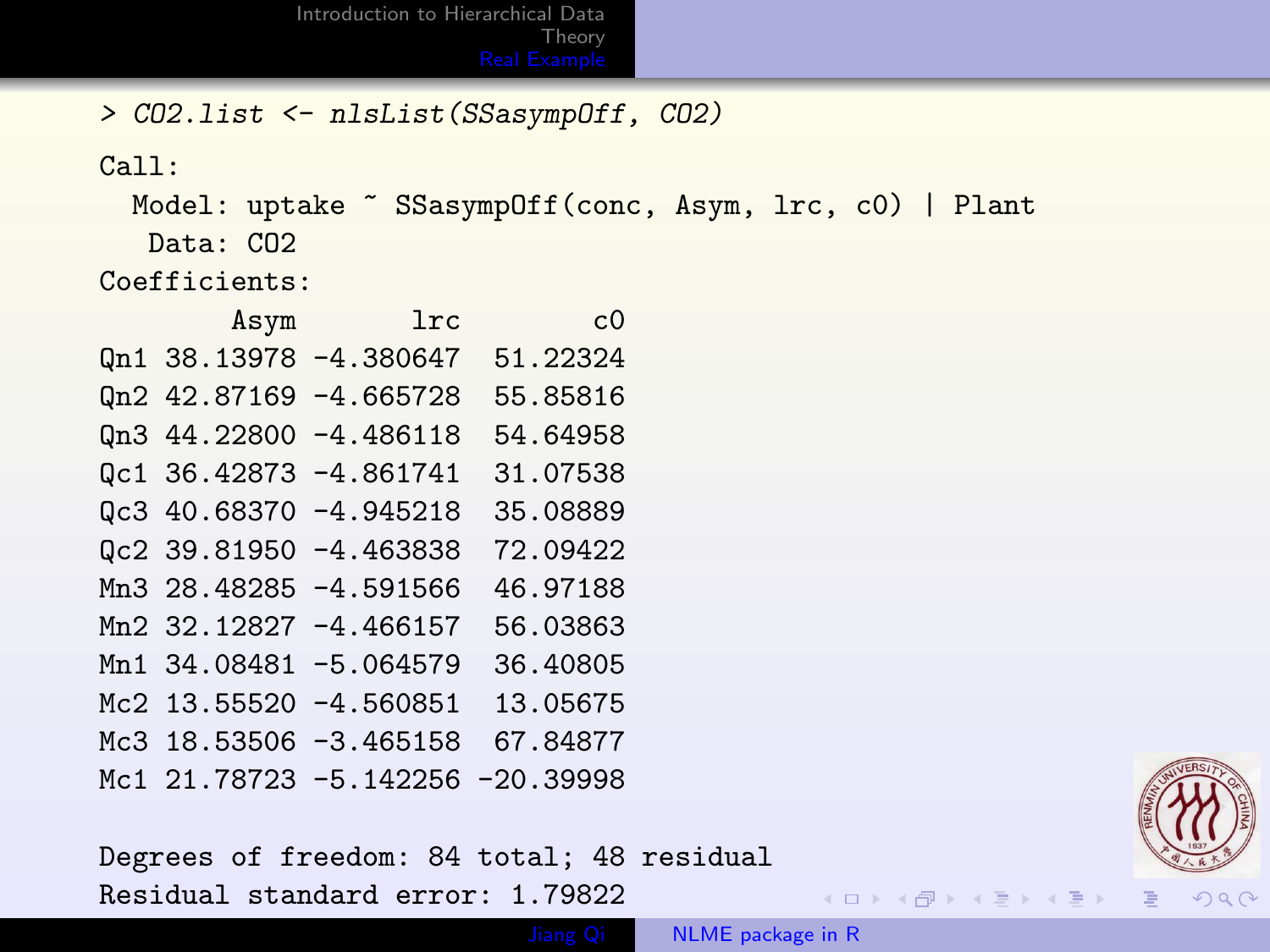intervals() function returns the information about confidence intervals of estimates.

> plot(intervals(CO2.list))

Figure: Confidence Intervals for parameters Asym, lrc.

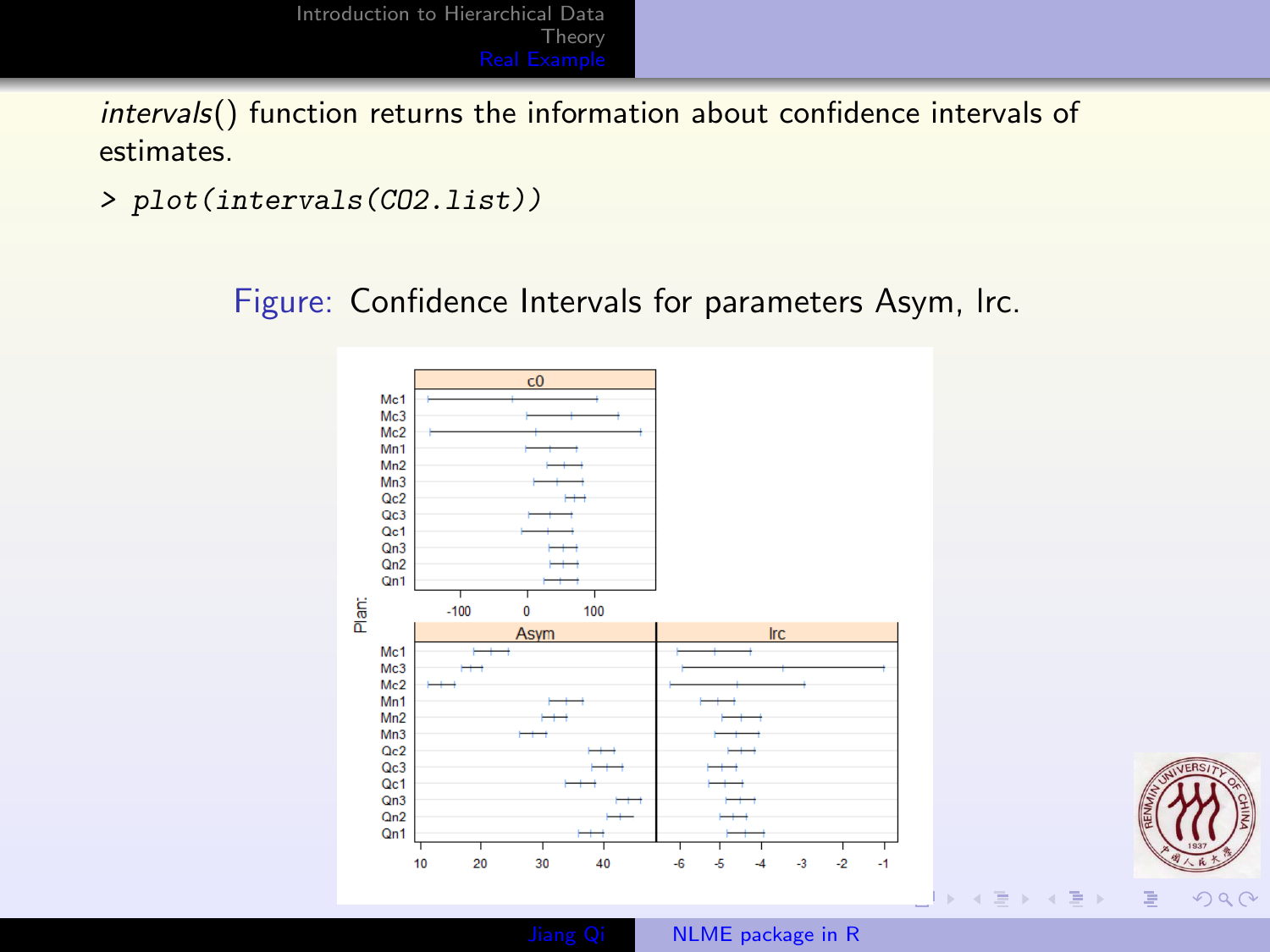### nlsList

• The plot of the individual confidence intervals from fm1CO2.lis indicates that there is substantial between-plant variation in the parameter  $\phi_1 =$  Asym, and only moderate variation among  $\phi_2 = \text{Irc}$ , and  $\phi_3 = \text{c0}$ .



**<何 > < 三 > <**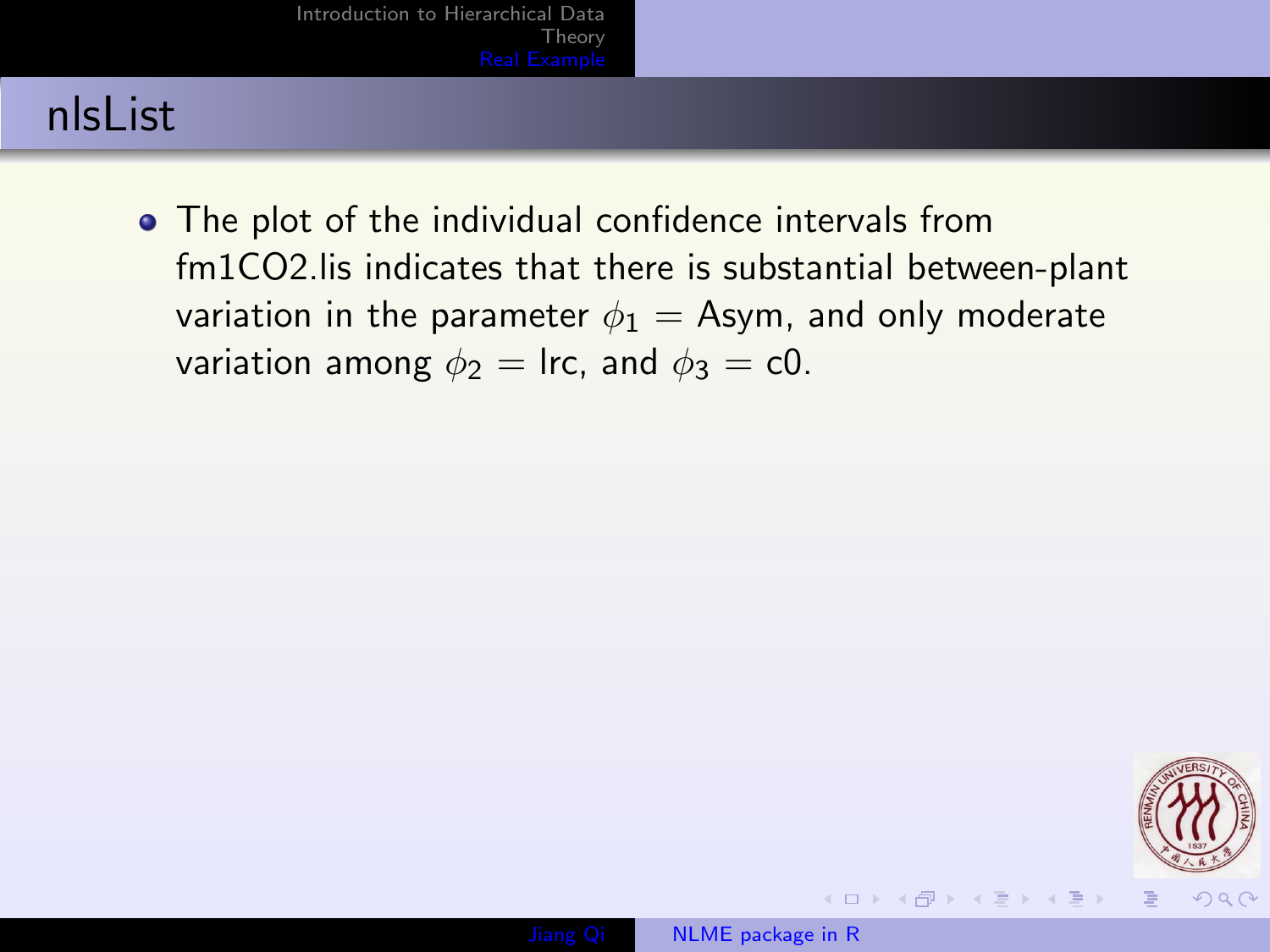### nlsList

- The plot of the individual confidence intervals from fm1CO2.lis indicates that there is substantial between-plant variation in the parameter  $\phi_1 =$  Asym, and only moderate variation among  $\phi_2$  = lrc, and  $\phi_3$  = c0.
- Fitting Nonlinear Mixed-Effects Models is approriate.



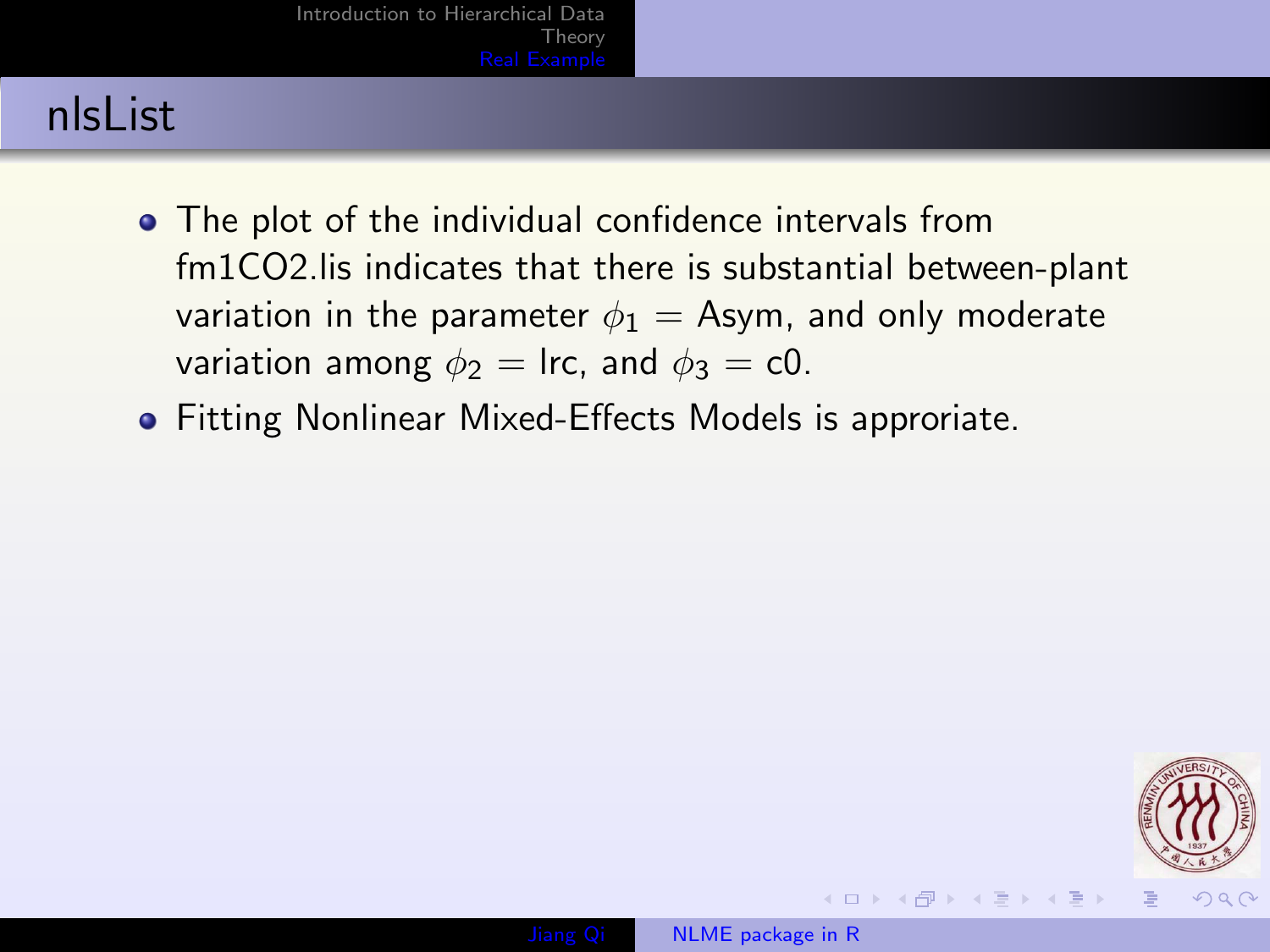### nlsList

- The plot of the individual confidence intervals from fm1CO2.lis indicates that there is substantial between-plant variation in the parameter  $\phi_1 =$  Asym, and only moderate variation among  $\phi_2$  = lrc, and  $\phi_3$  = c0.
- **•** Fitting Nonlinear Mixed-Effects Models is approriate.
- However, we cannot decide the structure of random effects, so we fit a full mixed effect model with all the parameters as mixed effect. The model can be written:

$$
uij = \phi_{1i}1 - \exp[-\exp(\phi_{2i})(c_{ij} - \phi_{3i})] + \varepsilon_{ij}
$$
  

$$
\phi_{1i} = \beta_1 + b_{1i}, \phi_{2i} = \beta_2 + b_{2i}, \phi_{3i} = \beta_3 + b_{3i}
$$
  

$$
b_i \sim N(0, \Psi), \varepsilon_{ij} \sim N(0, \sigma^2)
$$



→ 何 ▶ → 三 ▶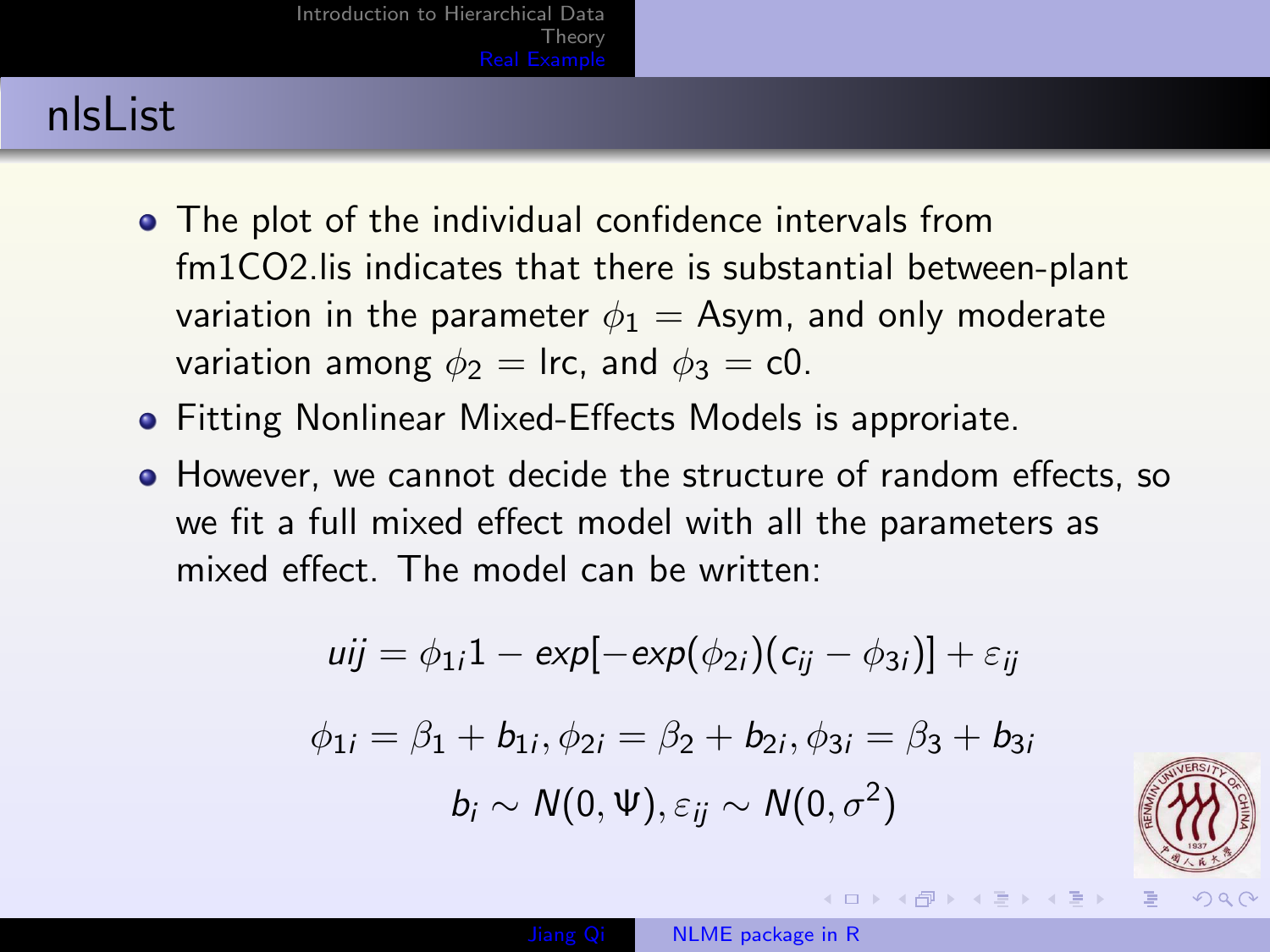the object produced by nlsList() CO2.list can be used to implement a full mixed effect model.

```
> CO2.nlme \leq nlme(fm1CO2.lis)
```

```
> CO<sub>2</sub>.nlme
```
Nonlinear mixed-effects model fit by maximum likelihood Model: uptake ~ SSasympOff(conc, Asym, lrc, cO)

. . . . . .

```
Random effects:
Formula: list(Asym \degree 1, lrc \degree 1, c0 \degree 1)
Level: Plant
Structure: General positive-definite, Log-Cholesky parametrization
        StdDev Corr
Asym 9.5105877 Asym lrc
lrc 0.1285620 -0.162
c0 10.3742988 1.000 -0.140
Residual 1.7665298
```
イロト イ押 トイヨ トイヨト

 $QQQ$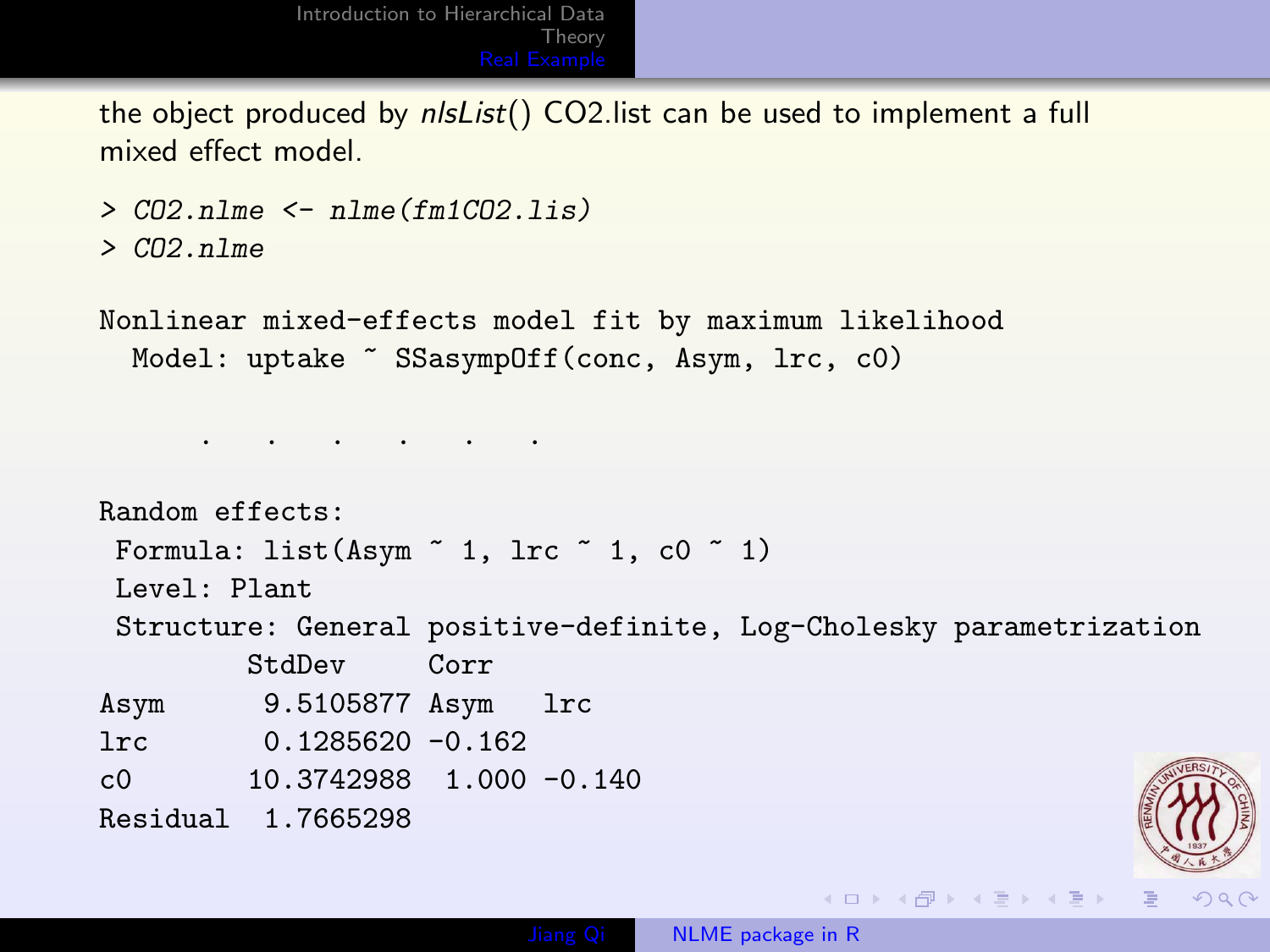A strong correlation between c0 and lrc, suggests that only one of the random effects is needed.

```
> CO2.nlme2 \leq update(CO2.nlme, random = Asym + lrc \leq 1)
```

```
Nonlinear mixed-effects model fit by maximum likelihood
 Model: uptake ~ SSasympOff(conc, Asym, lrc, cO)
 Data: CO2
 Log-likelihood: -202.7583
 Fixed: list(Asym \degree 1, lrc \degree 1, c0 \degree 1)
    Asym lrc c0
32.411764 -4.560265 49.343573
Random effects:
Formula: list(Asym ~ 1, lrc ~ 1)
Level: Plant
Structure: General positive-definite, Log-Cholesky parametrization
        StdDev Corr
Asym 9.6593926 Asym
lrc 0.1995124 -0.777
Residual 1.8079224
                                           イロト イ押 トイヨ トイヨト
                                                                  QQQ
```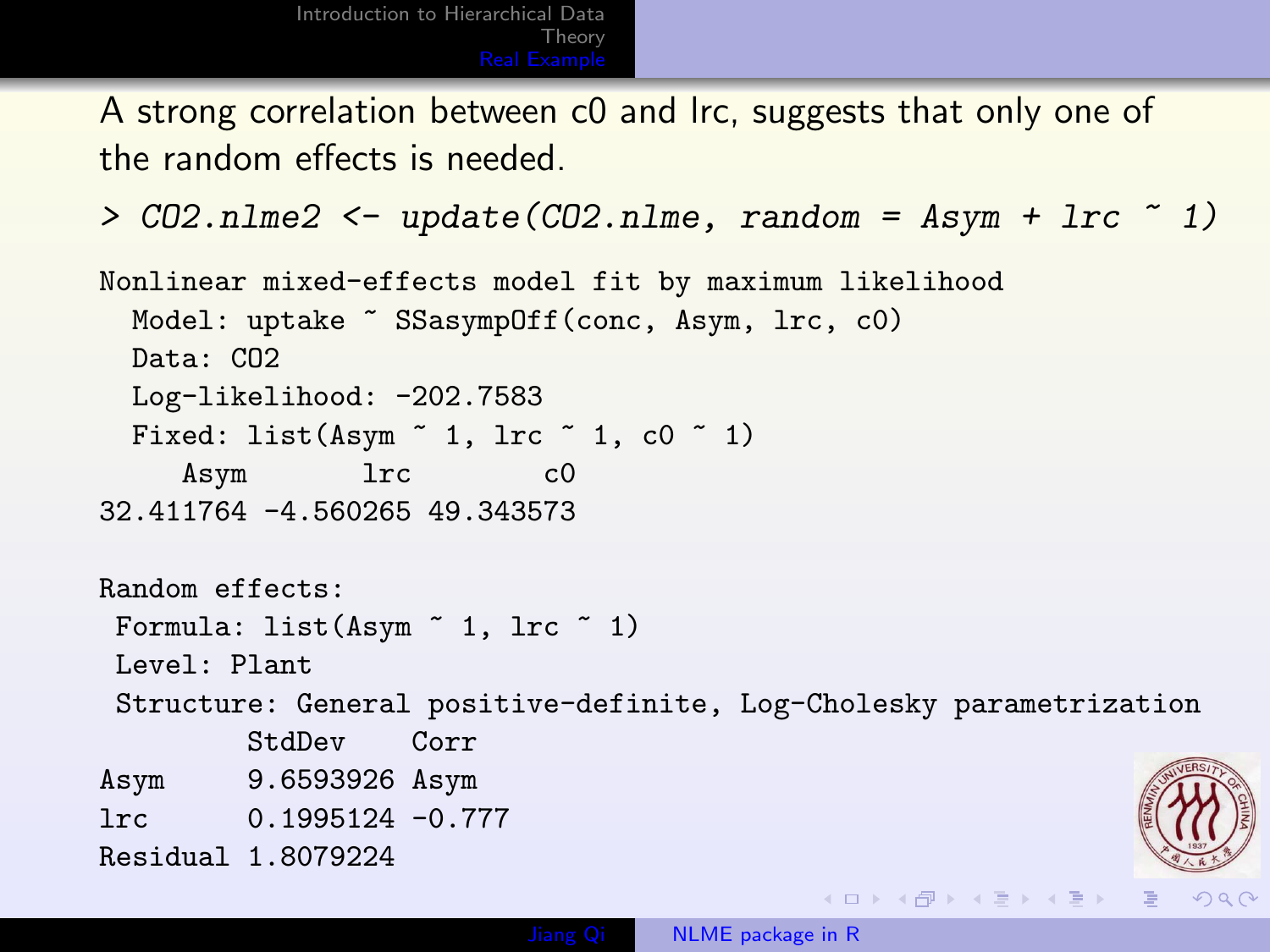[Theory](#page-5-0)<br>Real <mark>Example</mark>

> anova(CO2.nlme, CO2.nlme2)

|          | Model df |  | AIC BIC logLik Test L.Ratio p-value                              |  |  |
|----------|----------|--|------------------------------------------------------------------|--|--|
| CO2.n1me |          |  | 1 10 422.6212 446.9293 -201.3106                                 |  |  |
|          |          |  | $C02.n1me2$ 2 7 419.5167 436.5324 -202.7583 1 vs 2 2.89549 0.408 |  |  |



 $\langle \begin{array}{c} 1 & 0 \\ 0 & 1 \end{array} \rangle \rightarrow \langle \begin{array}{c} 0 & 0 \\ 0 & 1 \end{array} \rangle \rightarrow \langle \begin{array}{c} 0 & 0 \\ 0 & 1 \end{array} \rangle \rightarrow \langle \begin{array}{c} 0 & 0 \\ 0 & 1 \end{array} \rangle$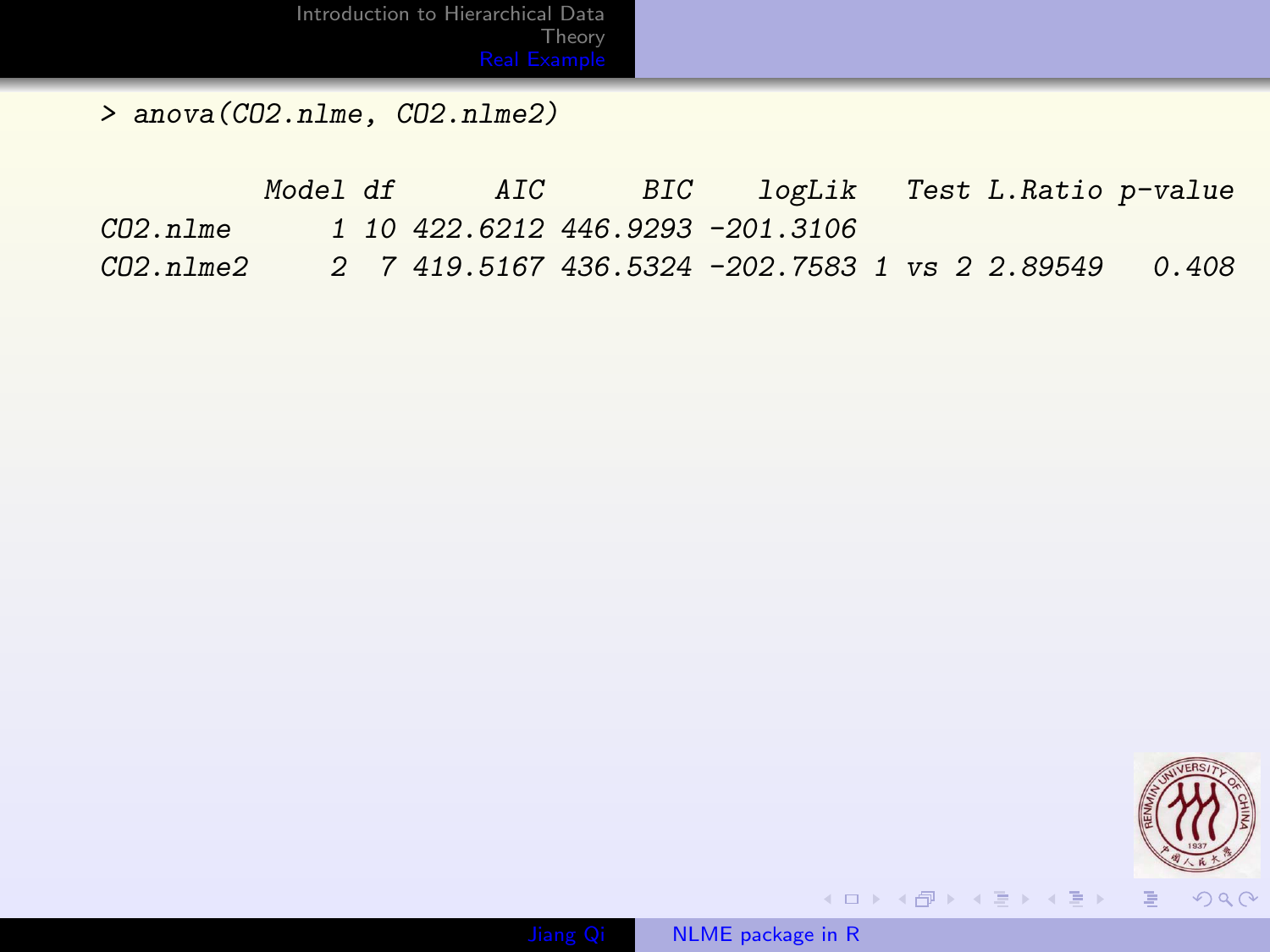Now the random effects accommodate individual deviations from the fixed effects.



イロメ イ御メ イヨメ イヨメ

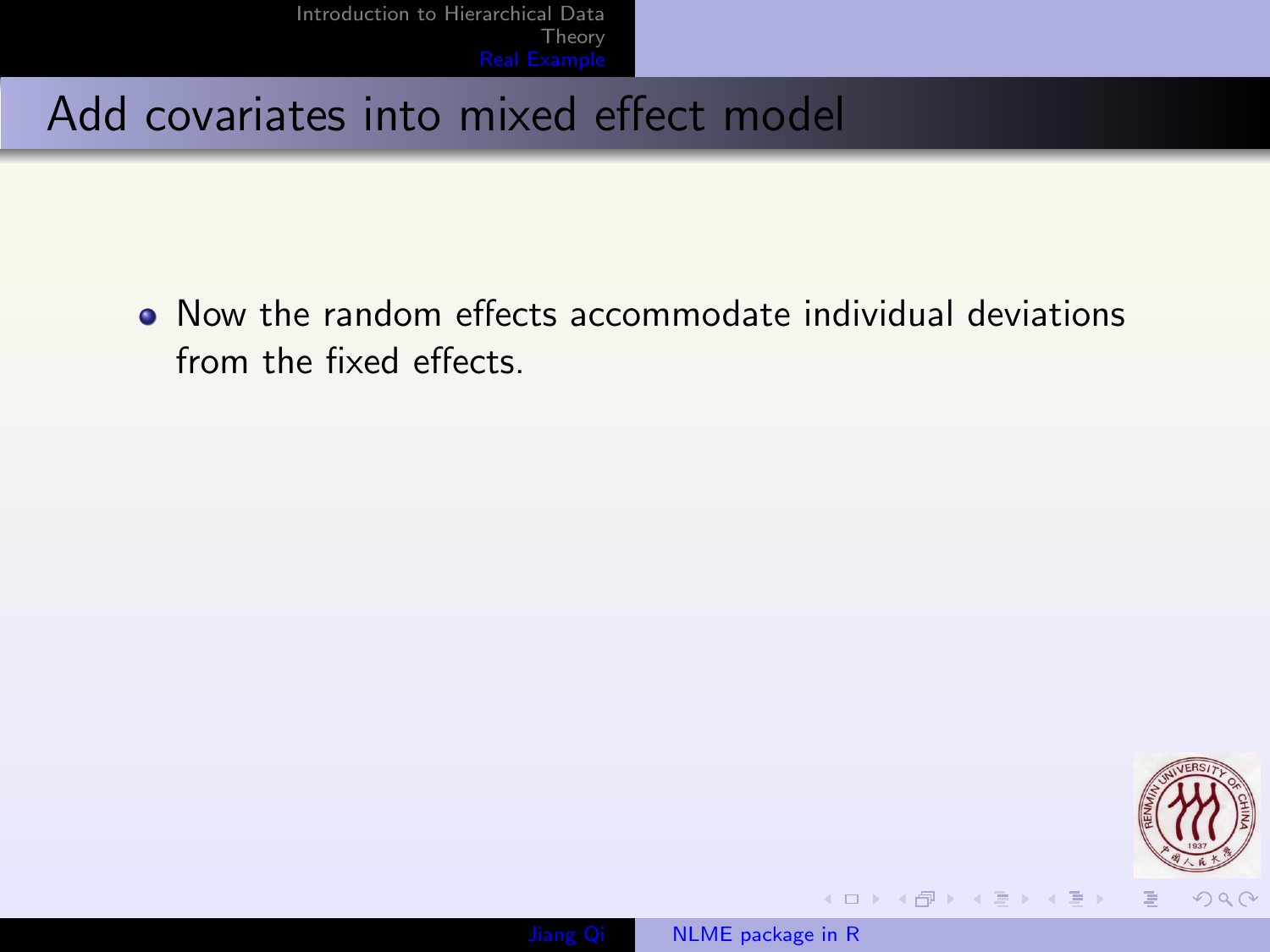- Now the random effects accommodate individual deviations from the fixed effects.
- The primary question of interest for the CO2 data is the effect of plant type and chilling treatment on the individual model parameters  $\phi_i$ .



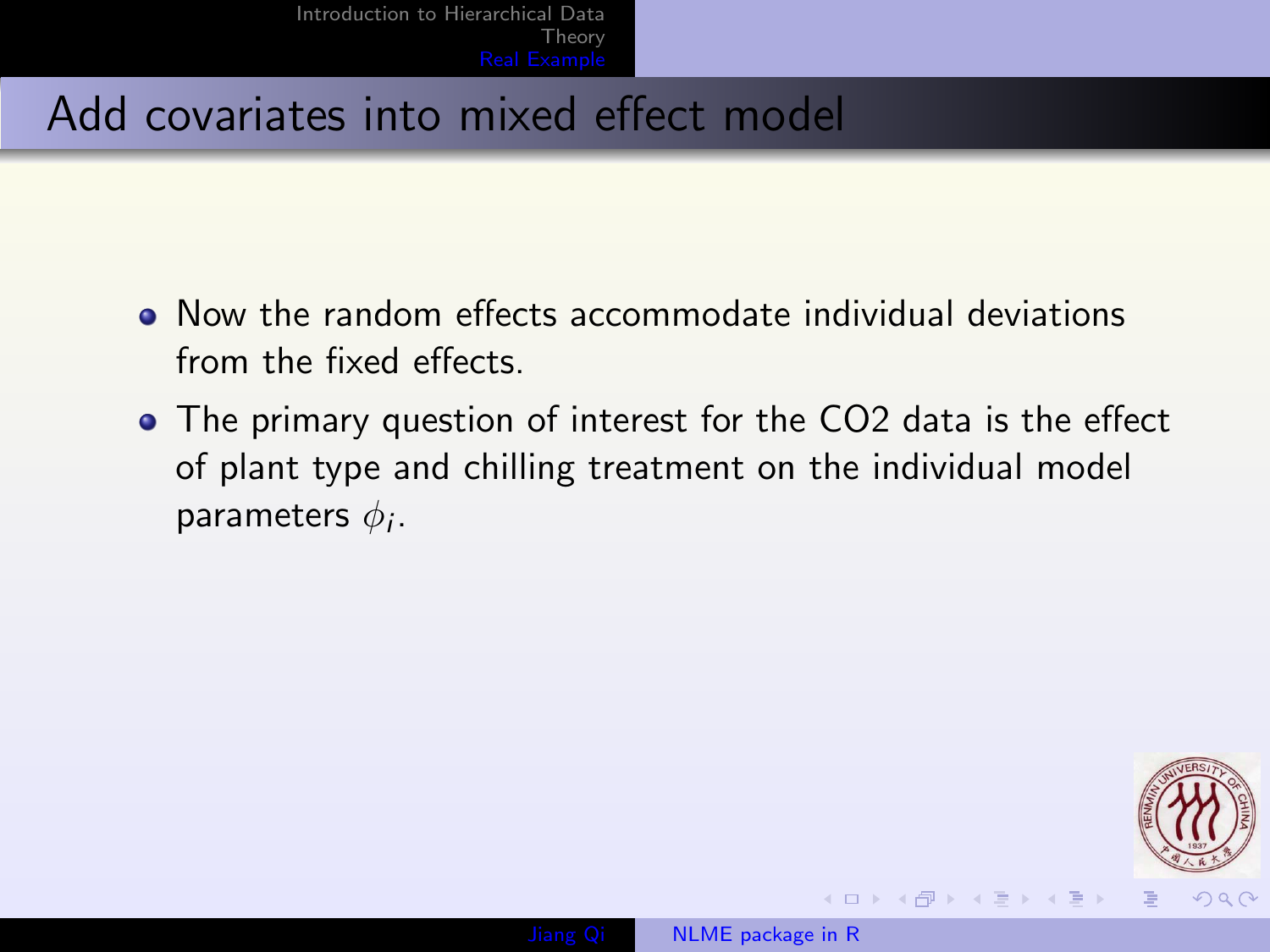- Now the random effects accommodate individual deviations from the fixed effects.
- The primary question of interest for the CO2 data is the effect of plant type and chilling treatment on the individual model parameters  $\phi_i$ .
- So, we want to know whether the variation between groups can be attributed as the plant type and chilling treatment.

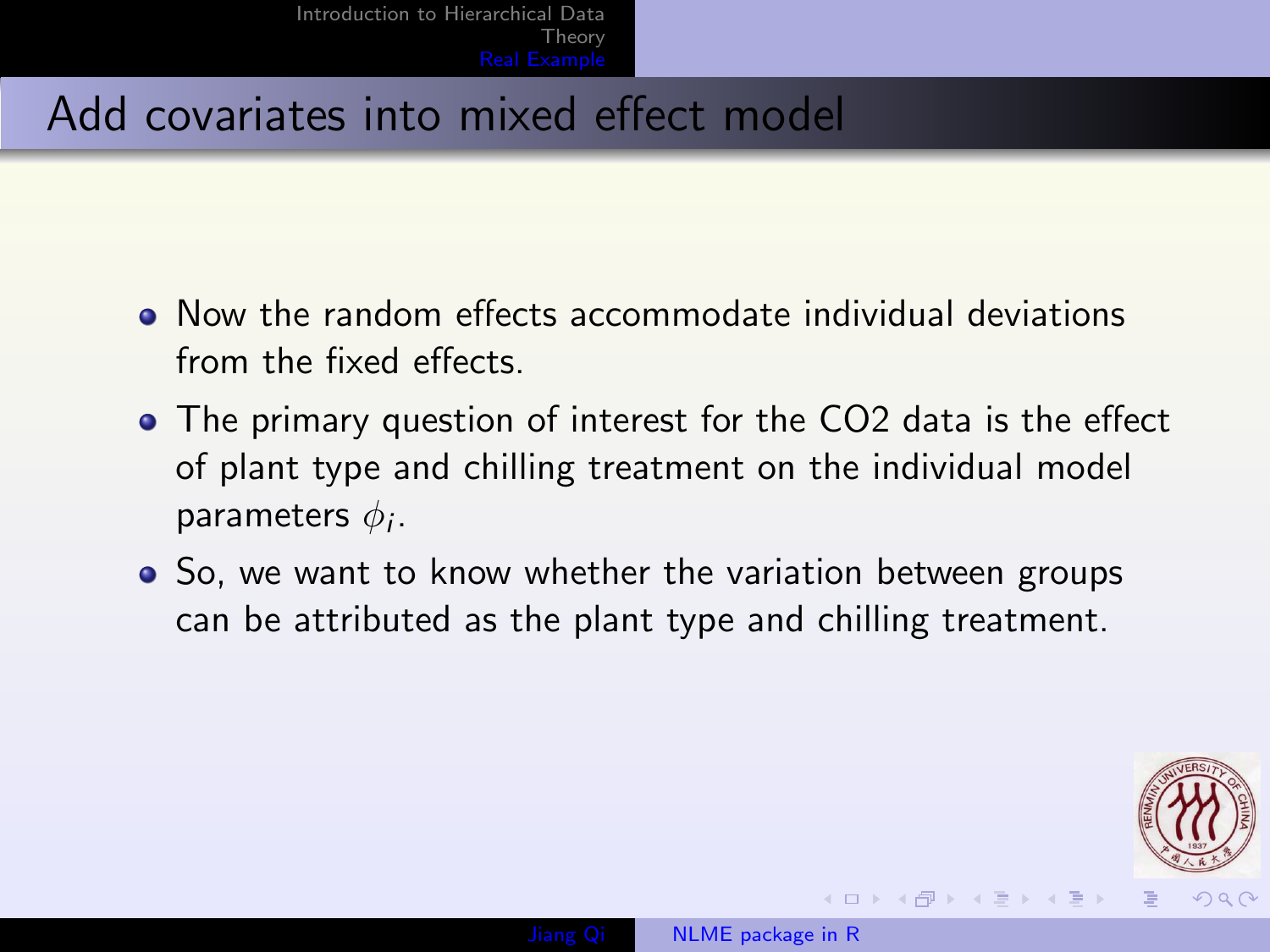- Now the random effects accommodate individual deviations from the fixed effects.
- The primary question of interest for the CO2 data is the effect of plant type and chilling treatment on the individual model parameters  $\phi_i$ .
- So, we want to know whether the variation between groups can be attributed as the plant type and chilling treatment.
- A plot of predicted random effects of parameters against covariates is appropriate to excavate the correlation.

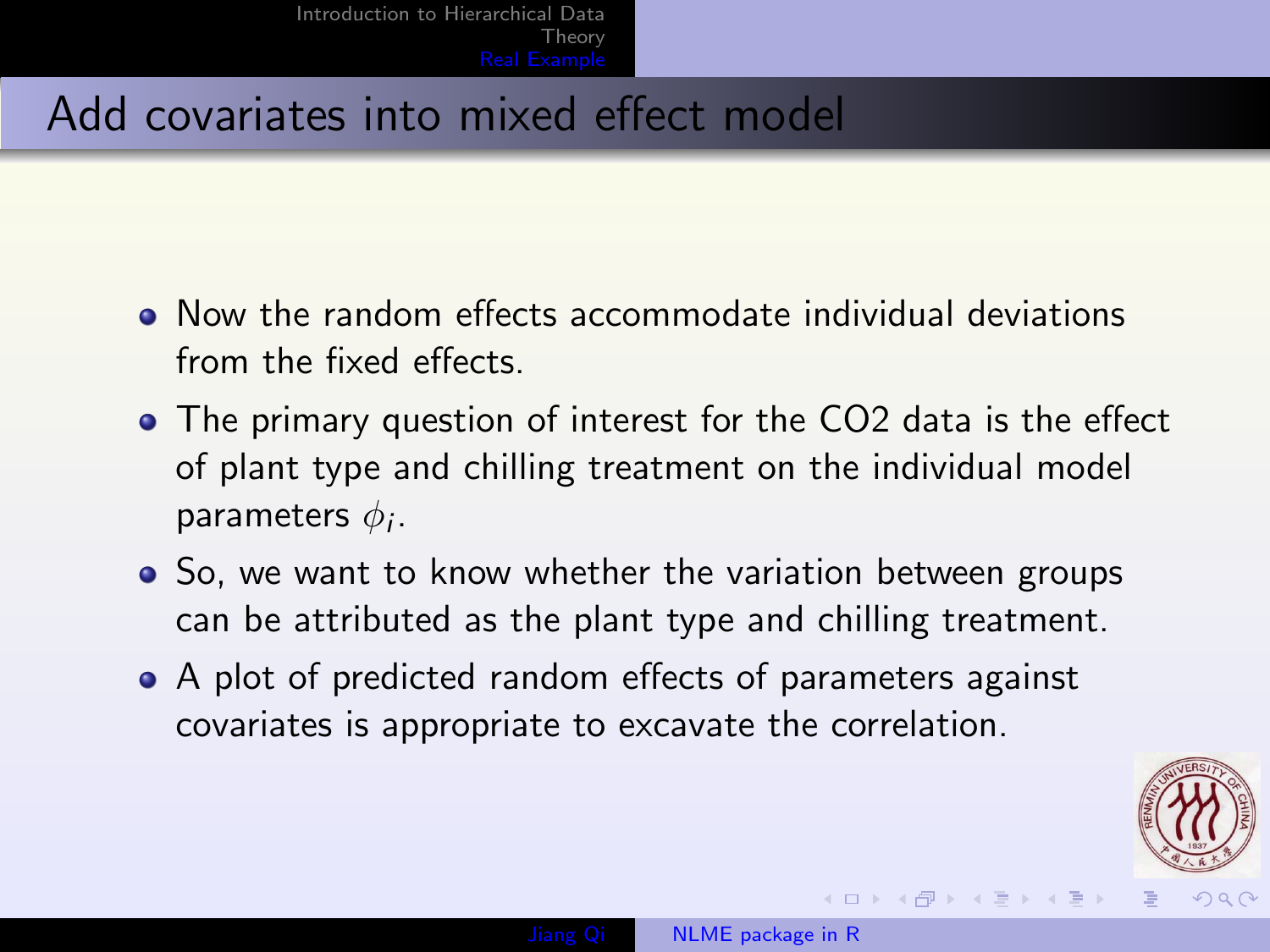> CO2.nlmeRE <- ranef(CO2.nlme2, augFrame = T)

|                 | Asym            | <b>lrc</b>                                      | Type                               | Treatment conc    | uptake       |
|-----------------|-----------------|-------------------------------------------------|------------------------------------|-------------------|--------------|
| Qn1             | 6.1715987       | 0.048361985                                     |                                    | Quebec nonchilled | 435 33.22857 |
| Qn2             |                 | 10.5325882 -0.172842971                         |                                    | Quebec nonchilled | 435 35.15714 |
| On3             |                 | 12.2180908 -0.057987100                         |                                    | Quebec nonchilled | 435 37.61429 |
| Qc1             |                 | 3.3521234 -0.075586358                          | Quebec                             | chilled           | 435 29.97143 |
| Qc3             |                 | 7.4743083 -0.192416381                          | Quebec                             | chilled           | 435 32.58571 |
| Q <sub>c2</sub> |                 | 7.9284657 -0.180323624                          | Quebec                             | chilled           | 435 32.70000 |
| Mn3             |                 | $-4.0733486$ 0.033449394 Mississippi nonchilled |                                    |                   | 435 24.11429 |
| Mn2             | $-0.1419773$    |                                                 | 0.005645756 Mississippi nonchilled |                   | 435 27.34286 |
| Mn1             | 0.2406596       | -0.193859245 Mississippi nonchilled             |                                    |                   | 435 26.40000 |
|                 | Mc2 -18.7991627 |                                                 | 0.319367709 Mississippi            | chilled           | 435 12.14286 |
|                 | Mc3 -13.1168244 |                                                 | 0.299428913 Mississippi            | chilled           | 435 17.30000 |
|                 | Mc1 -11.7865217 | 0.166761922 Mississippi                         |                                    | chilled           | 435 18.00000 |

Use the general function  $plot()$ . A onesided formula on the right-hand side, with covariates separated by the \* operator, results in a dotplot of the estimated random effects versus all combinations of the unique values of the variables named in the formula. ス 何 ト ス ヨ ト ス ヨ ト

<span id="page-33-0"></span> $\Omega$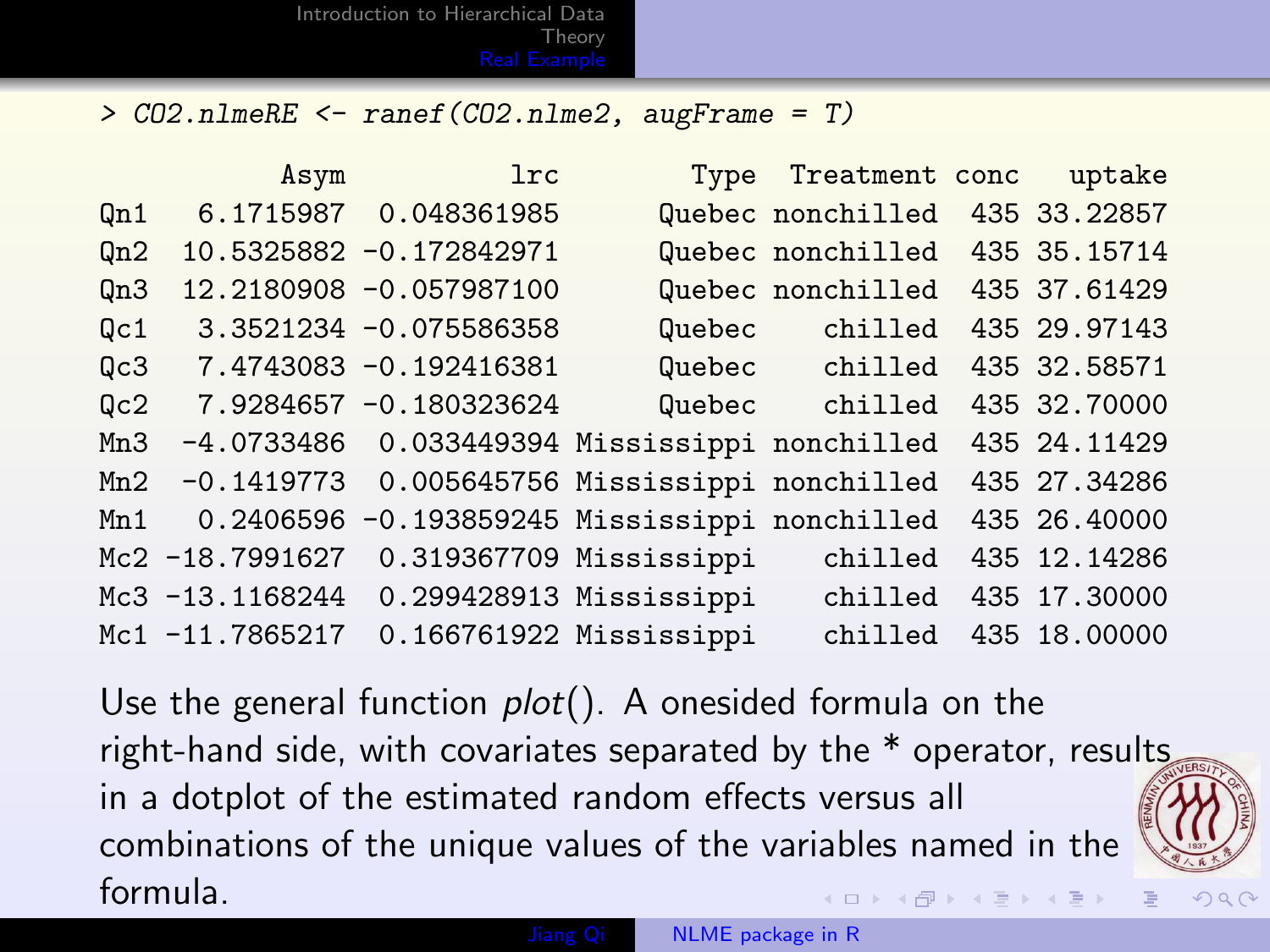> plot(CO2.nlmeRE, form = ~ Type \* Treatment )

#### Figure: Predicted random effects Virsus Covariates

<span id="page-34-0"></span>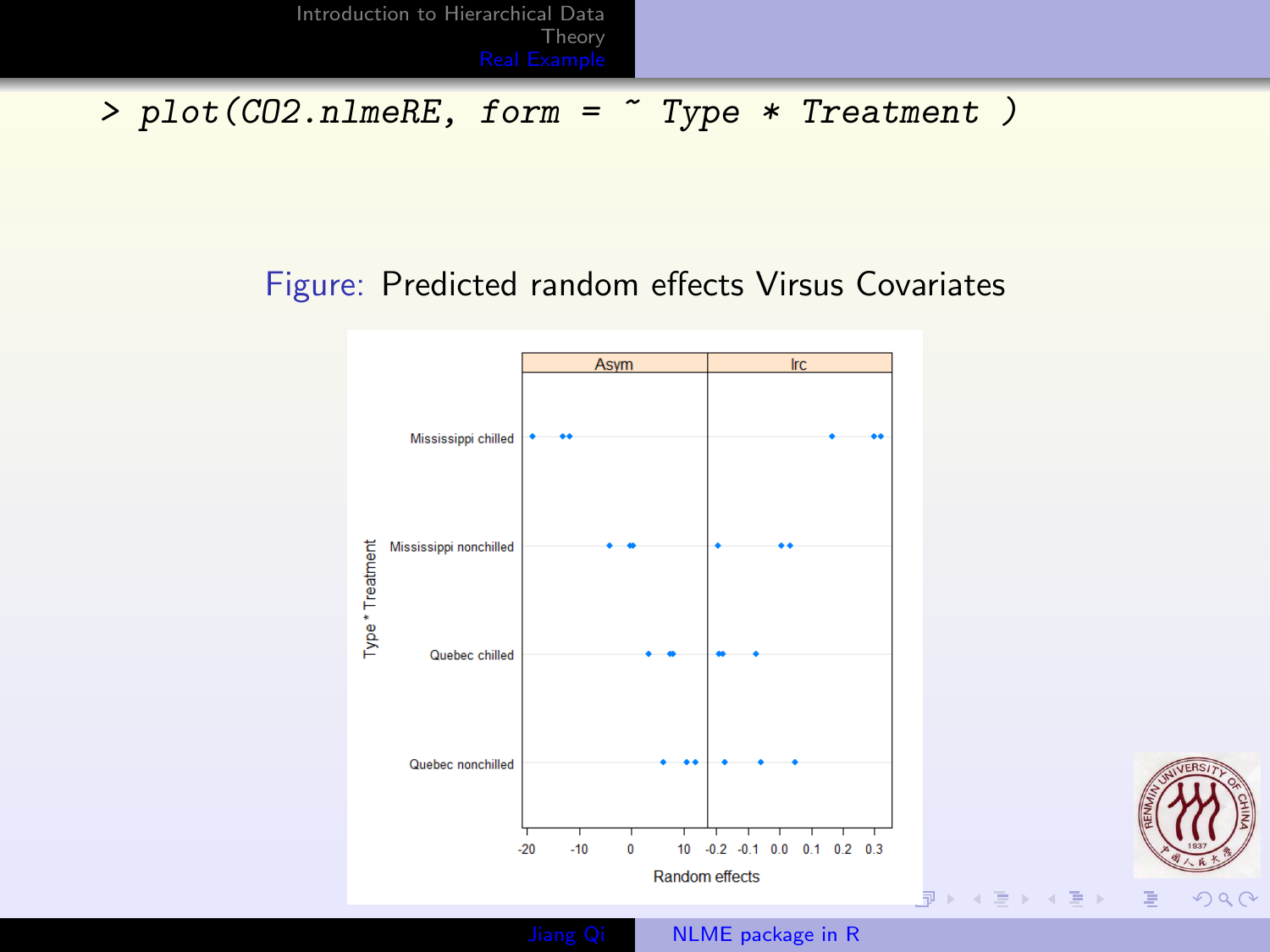The figure shows a strong relationship between the parameter asym and the covariates: Asym decreases when the plants are chilled and is higher among Quebec plants than Mississippi plants.

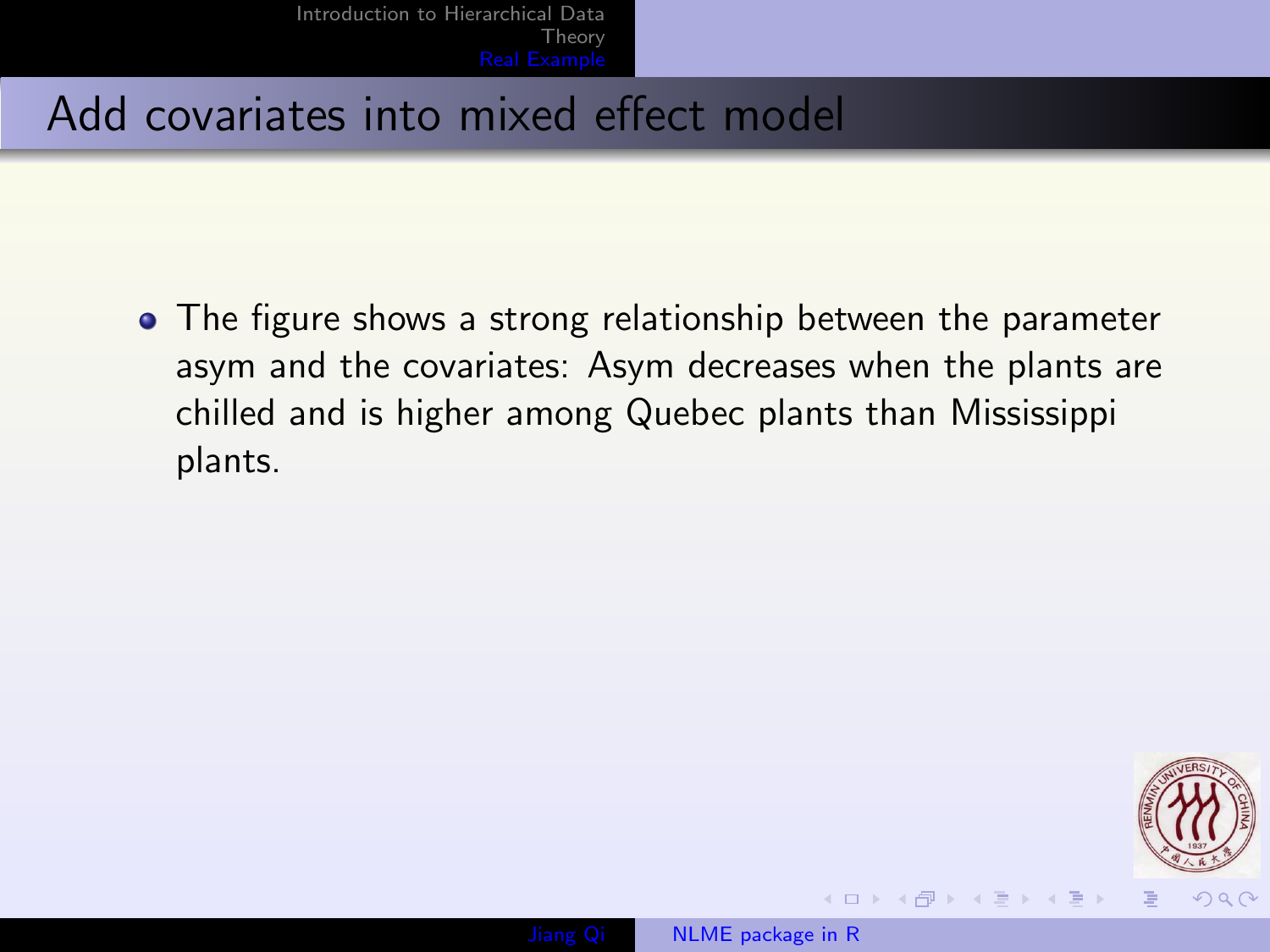- The figure shows a strong relationship between the parameter asym and the covariates: Asym decreases when the plants are chilled and is higher among Quebec plants than Mississippi plants.
- The increase in Asym from chilled to nonchilled plants is larger among Mississippi plants than Quebec plants, suggesting an interaction between Type and Treatment.

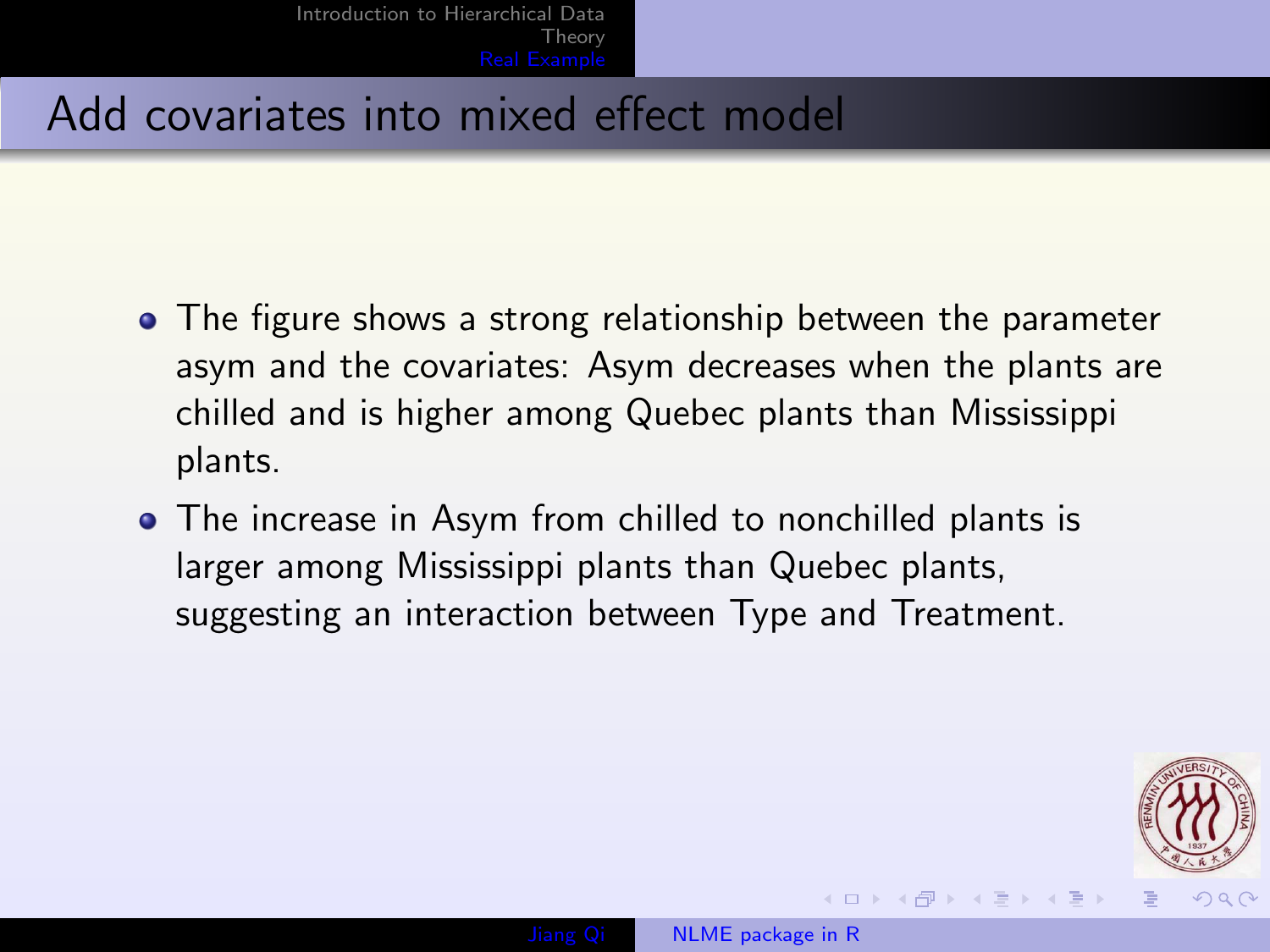- The figure shows a strong relationship between the parameter asym and the covariates: Asym decreases when the plants are chilled and is higher among Quebec plants than Mississippi plants.
- The increase in Asym from chilled to nonchilled plants is larger among Mississippi plants than Quebec plants, suggesting an interaction between Type and Treatment.
- We include both covariates in the model to explain the Asym plant-to-plant variation.

<span id="page-37-0"></span>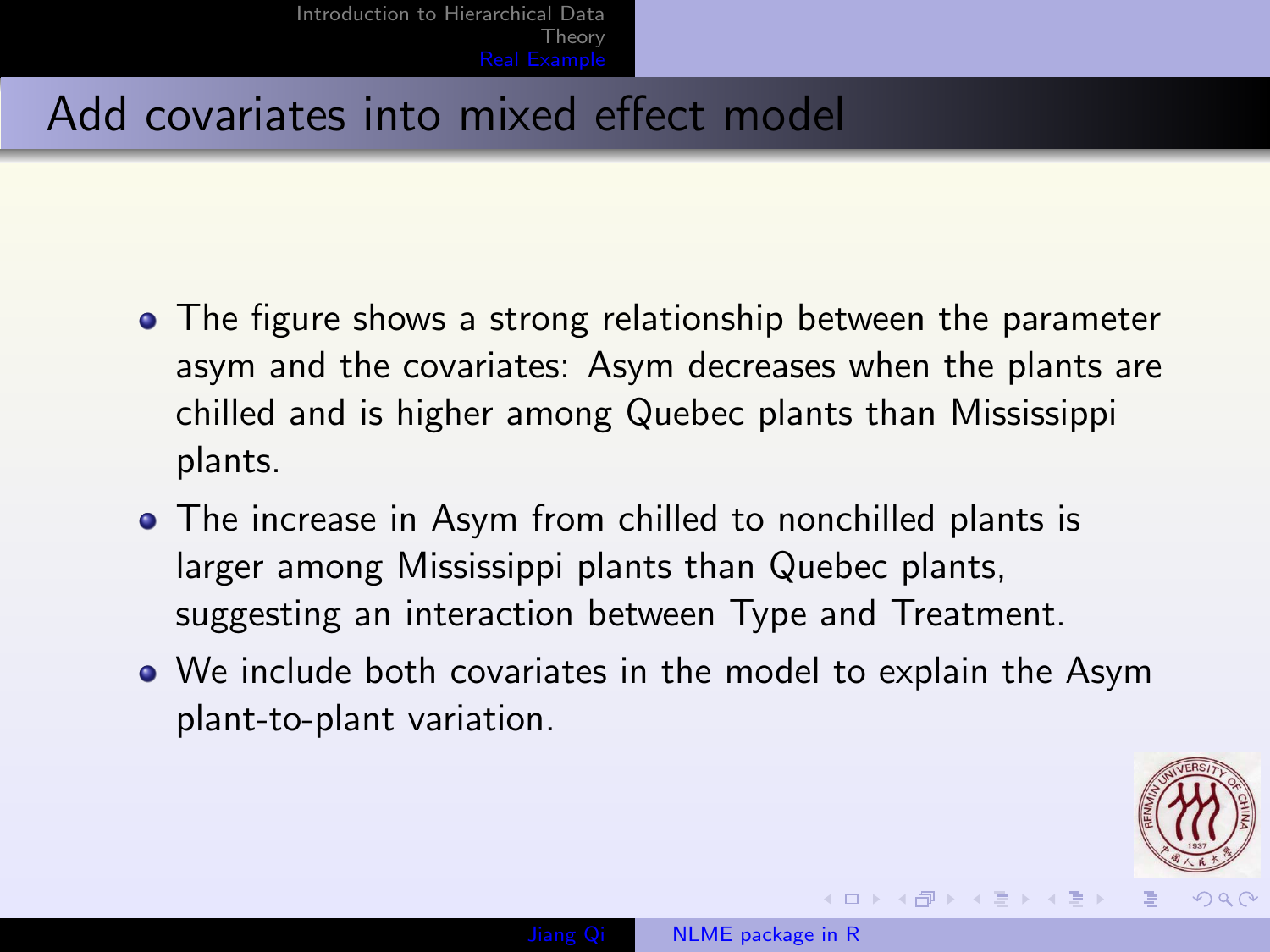```
Introduction to Hierarchical Data
                         Theory
                  Real Exam
```

```
> CO2.nlme3 <- update(CO2.nlme2, fixed = list(Asym \sim Type *+ Treatment, \text{lr } t \text{ c0 } ^{-1}, start = c(32.412, 0, 0, 0, -4.5603,
+ 49.344)) +> summary(CO2.nlme3)
Nonlinear mixed-effects model fit by maximum likelihood
 Model: uptake ~ SSasympOff(conc, Asym, lrc, cO)
Data: CO2
     AIC BIC logLik
 393.6765 417.9847 -186.8383
Random effects:
Formula: list (Asym \tilde{ } 1, lrc \tilde{ } 1)
Level: Plant
Structure: General positive-definite, Log-Cholesky parametrization
              StdDev Corr
Asym.(Intercept) 2.9298913 As.(I)
lrc 0.1637446 -0.906
Residual 1.8495592
```
イロン イ母ン イヨン イヨン

<span id="page-38-0"></span> $QQQ$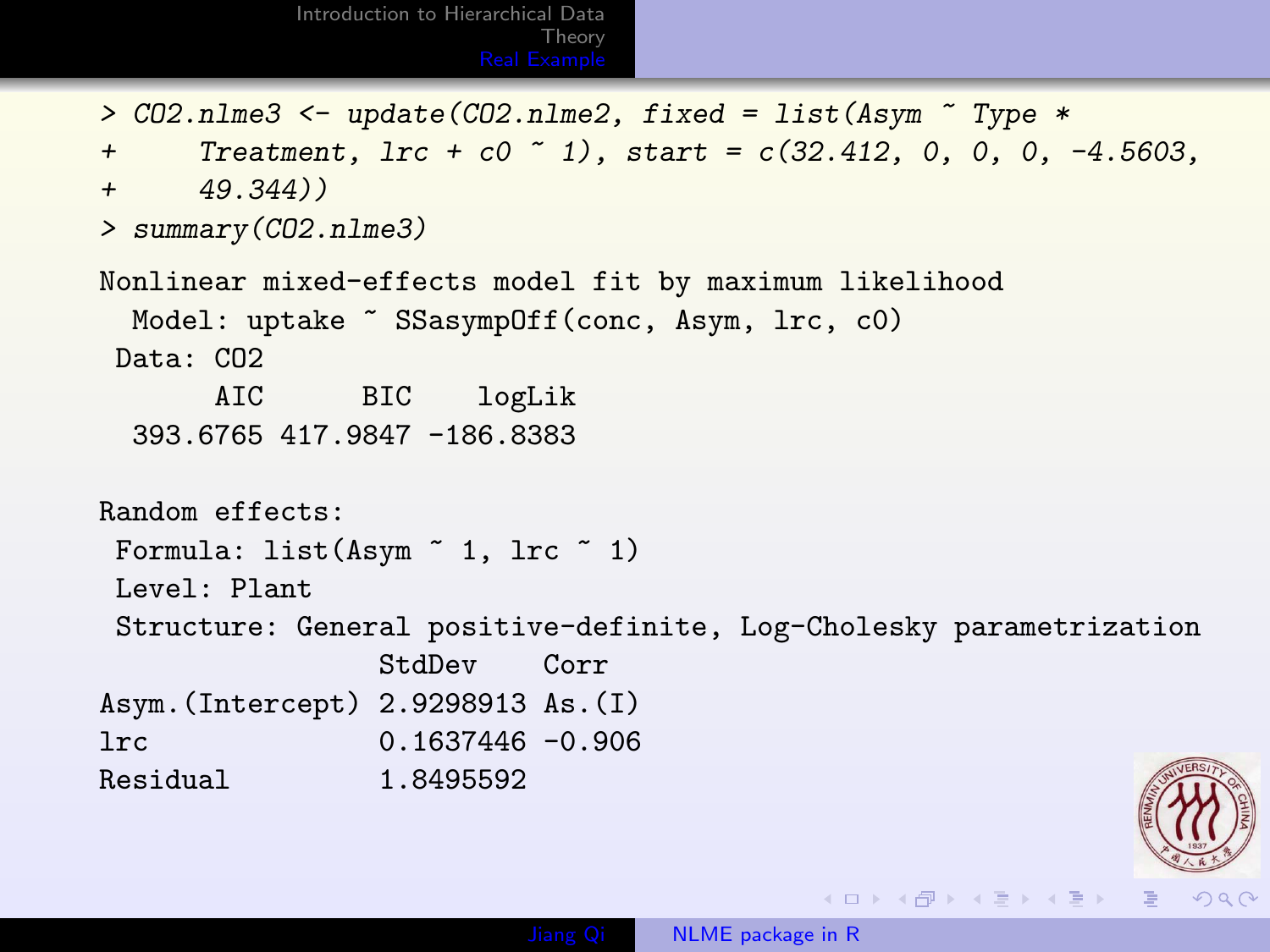[Introduction to Hierarchical Data](#page-1-0) [Theory](#page-5-0) [Real Example](#page-8-0)

| Fixed effects: list(Asym ~ Type * Treatment, lrc + c0 ~ 1) |                                           |
|------------------------------------------------------------|-------------------------------------------|
|                                                            | Value Std. Error DF t-value               |
| Asym. (Intercept)                                          | 42.17337 1.345946 67 31.33364             |
| Asym.TypeMississippi                                       | $-11.82431$ 1.537304 67 -7.69159          |
| Asym.Treatmentchilled                                      | $-5.23756$ 1.464784 67 $-3.57565$         |
| Asym.TypeMississippi:Treatmentchilled                      | $-4.78084$ 2.353801 67 $-2.03111$         |
| <b>lrc</b>                                                 | $-4.58925$ 0.084821 67 -54.10511          |
| c <sub>0</sub>                                             | 49.48163 4.456630 67<br>11.10293          |
|                                                            | p-value                                   |
| Asym. (Intercept)                                          | 0.0000                                    |
| Asym.TypeMississippi                                       | 0.0000                                    |
| Asym.Treatmentchilled                                      | 0.0007                                    |
| Asym.TypeMississippi:Treatmentchilled                      | 0.0462                                    |
| 1rc                                                        | 0.0000                                    |
| c <sub>0</sub>                                             | 0.0000                                    |
|                                                            | As. (I) Asy. TM Asym. T A. TM: T 1rc      |
| Asym.TypeMississippi                                       | $-0.559$                                  |
| Asym.Treatmentchilled                                      | $-0.540$ 0.471                            |
| Asym.TypeMississippi:Treatmentchilled 0.252 -0.640 -0.622  |                                           |
| <b>lrc</b>                                                 | $0.056 - 0.016$<br>0.13<br>$-0.540$       |
| c <sub>0</sub>                                             | $-0.086 - 0.001 - 0.036$<br>0.65<br>0.063 |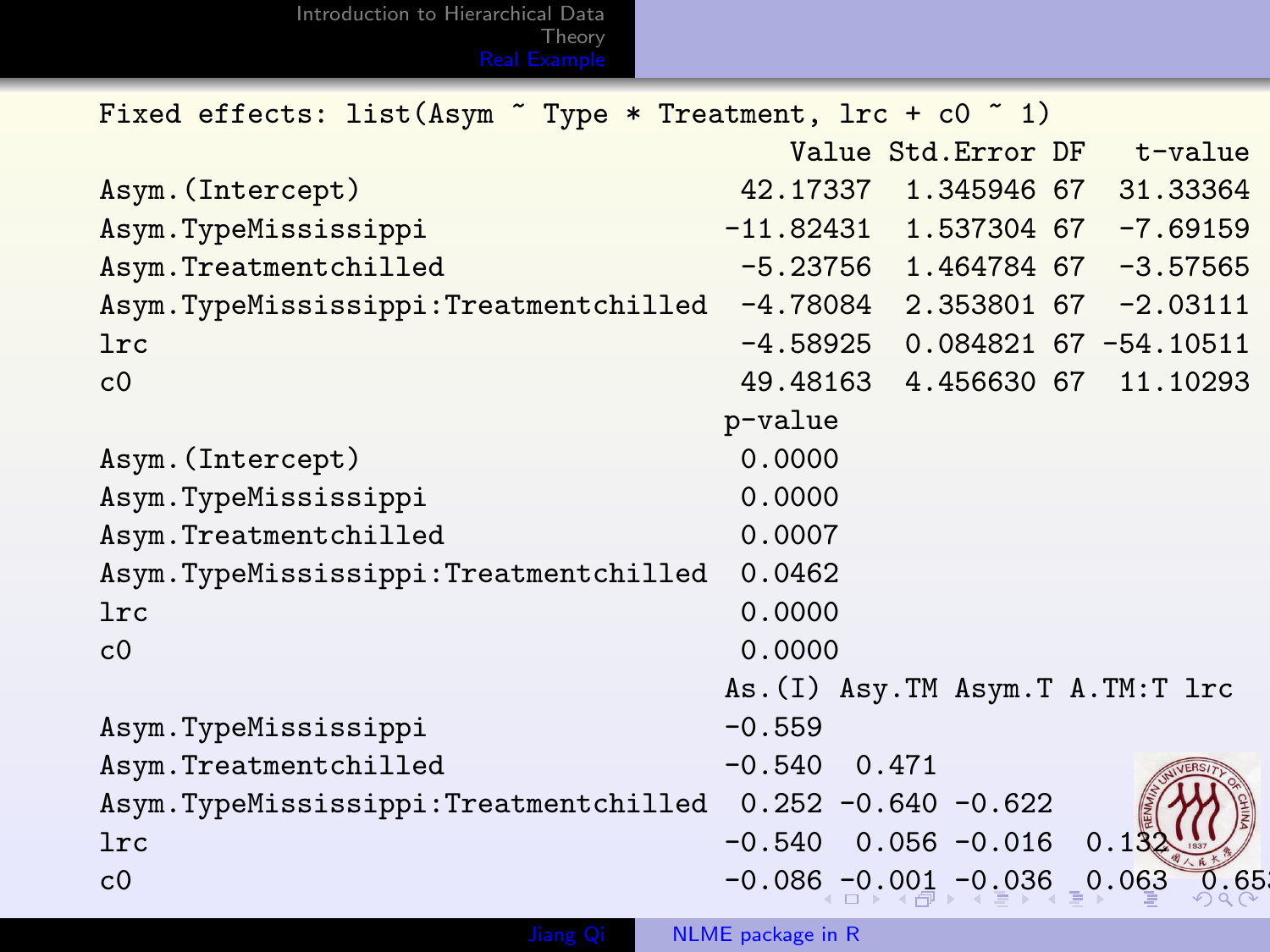> CO2.nlmeRE3 <- ranef( CO2.nlme3, aug = T ) > plot( CO2.nlmeRE3, form = ~ Type \* Treatment )

#### Figure: Predicted random effect Virsus Covariate



<span id="page-40-0"></span> $OQ$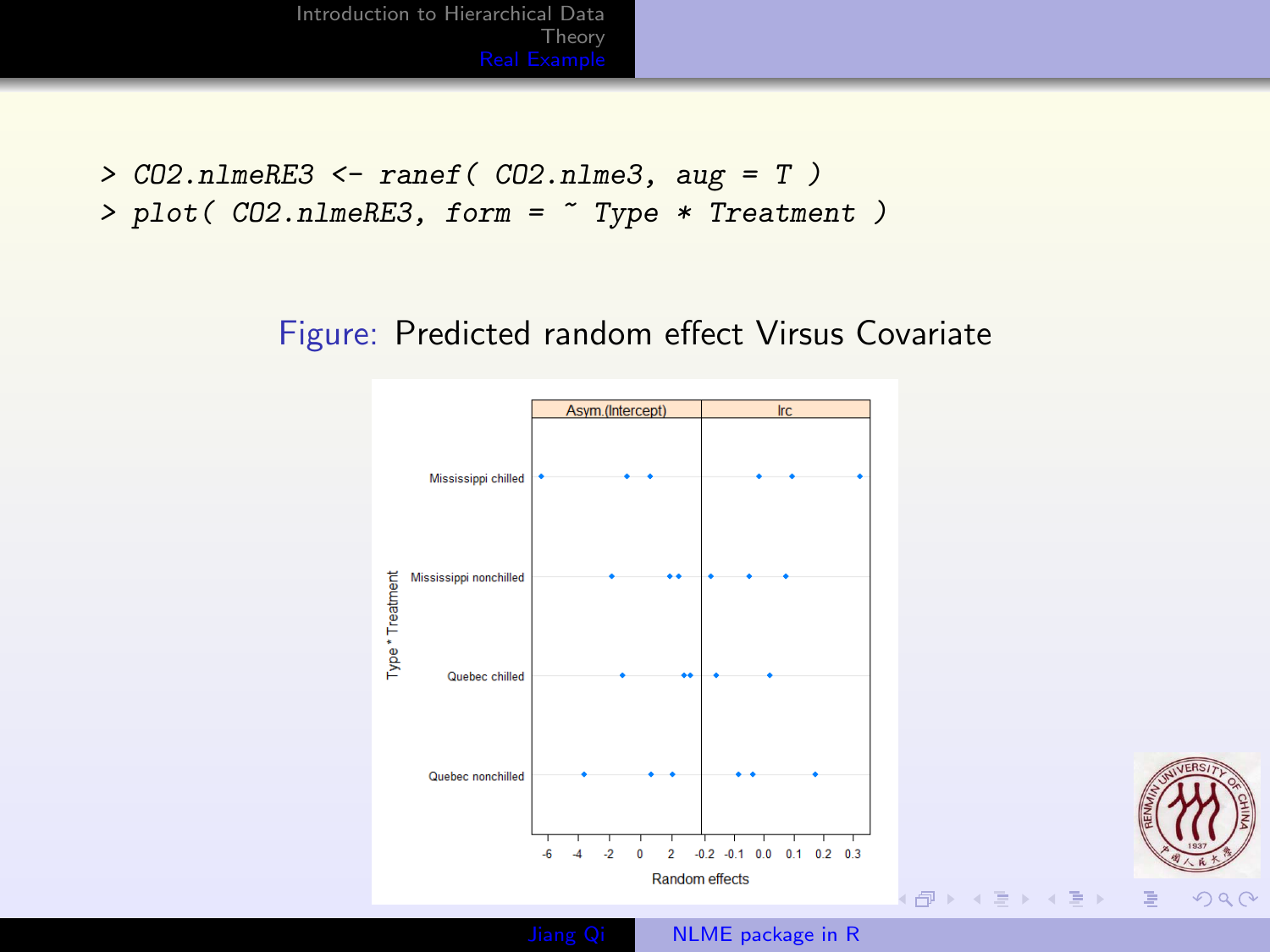After covariates have been introduced in the model to account for intergroup variation, a natural question is which random effects are still needed.



 $\leftarrow$   $\Box$ 

→ 何 ▶ → 手 ▶ →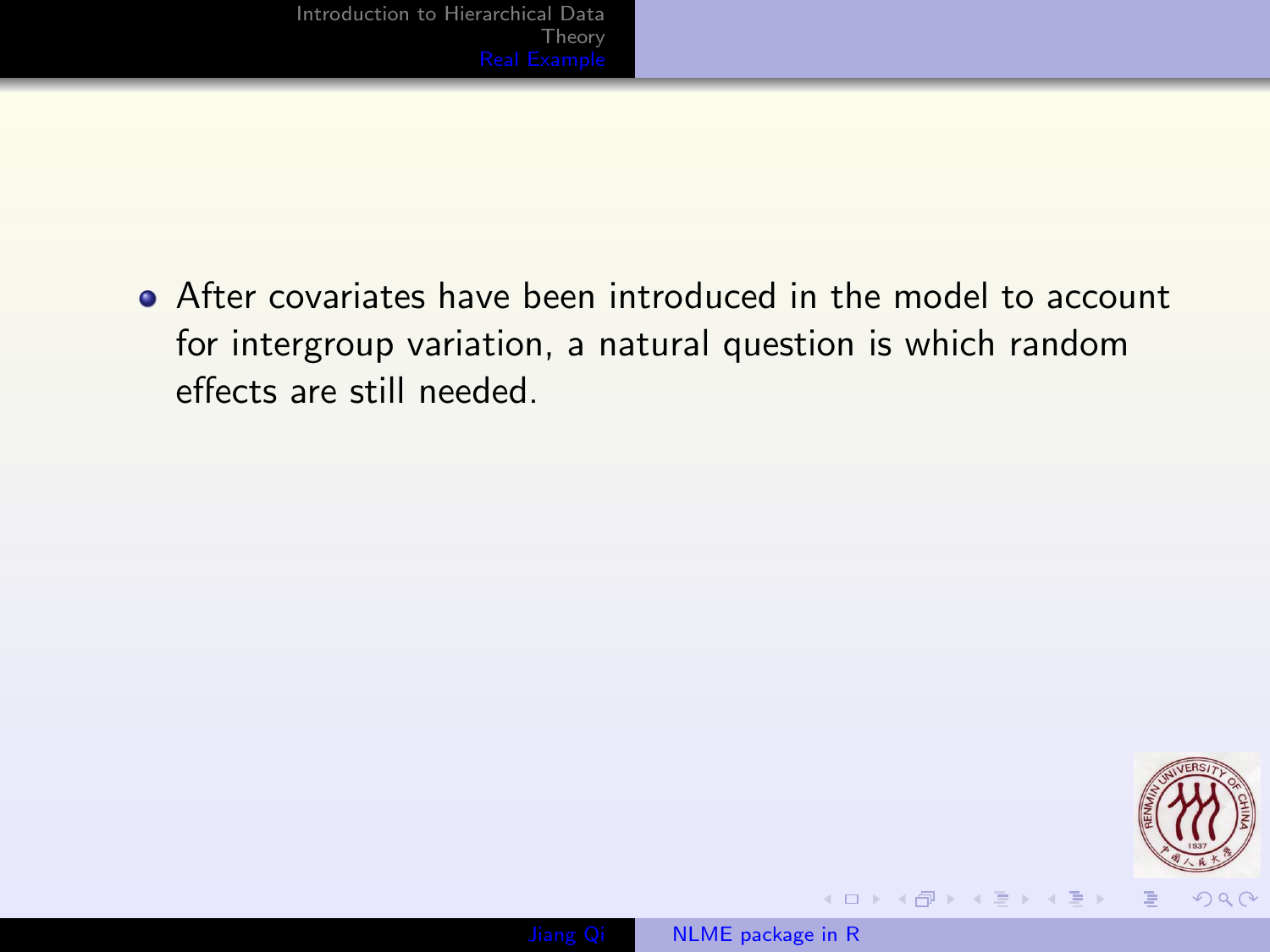- After covariates have been introduced in the model to account for intergroup variation, a natural question is which random effects are still needed.
- The ratio between a random-effects standard deviation and the absolute value of the corresponding fixed effect gives an idea of the relative intergroup variability for the coefficient, which is often useful in deciding which random effects should be tested for deletion from the model.

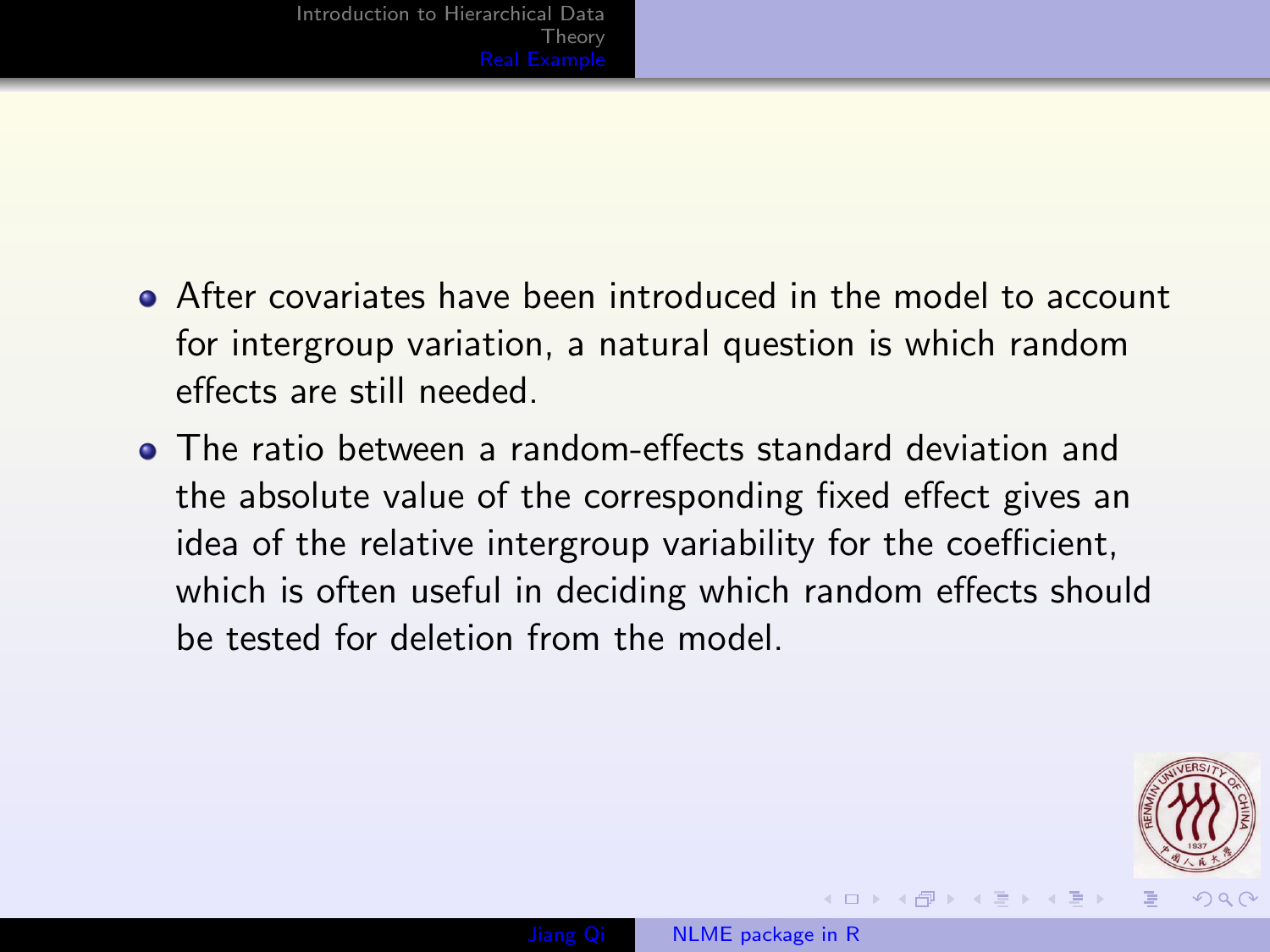A final assessment of the quality of the fitted model is provided by the plot of the augmented predictions.

> plot(  $augPred(C02.nlme3, level = 0:1)$ ,  $layout = c(6,2)$ )

#### Figure: Predicted value of uptake by groups





( 伊 )